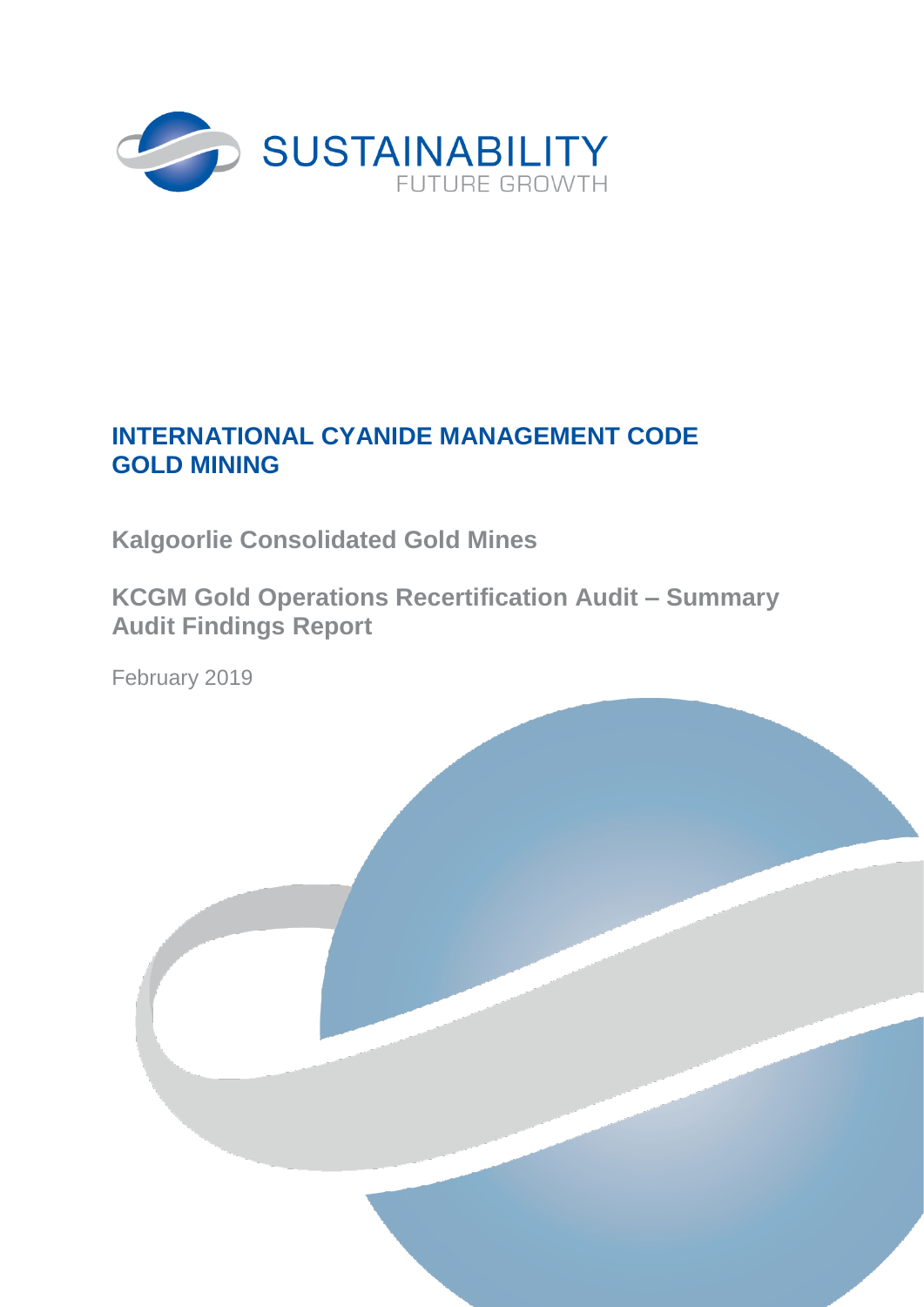

# **TABLE OF CONTENTS**

| LOCATION DETAIL AND DESCRIPTION OF OPERATION 1 |
|------------------------------------------------|
|                                                |
|                                                |
|                                                |
|                                                |
|                                                |
|                                                |
|                                                |
|                                                |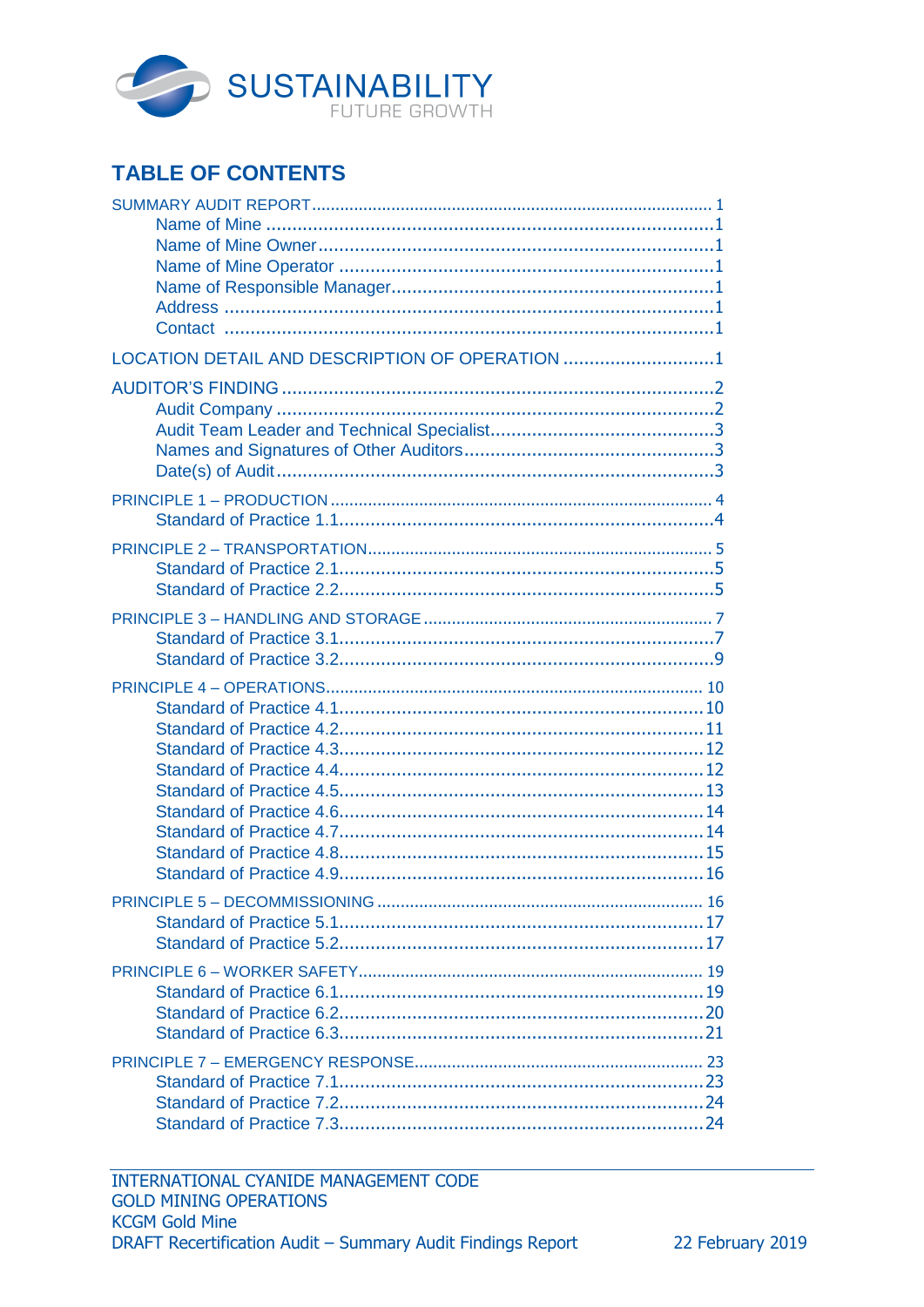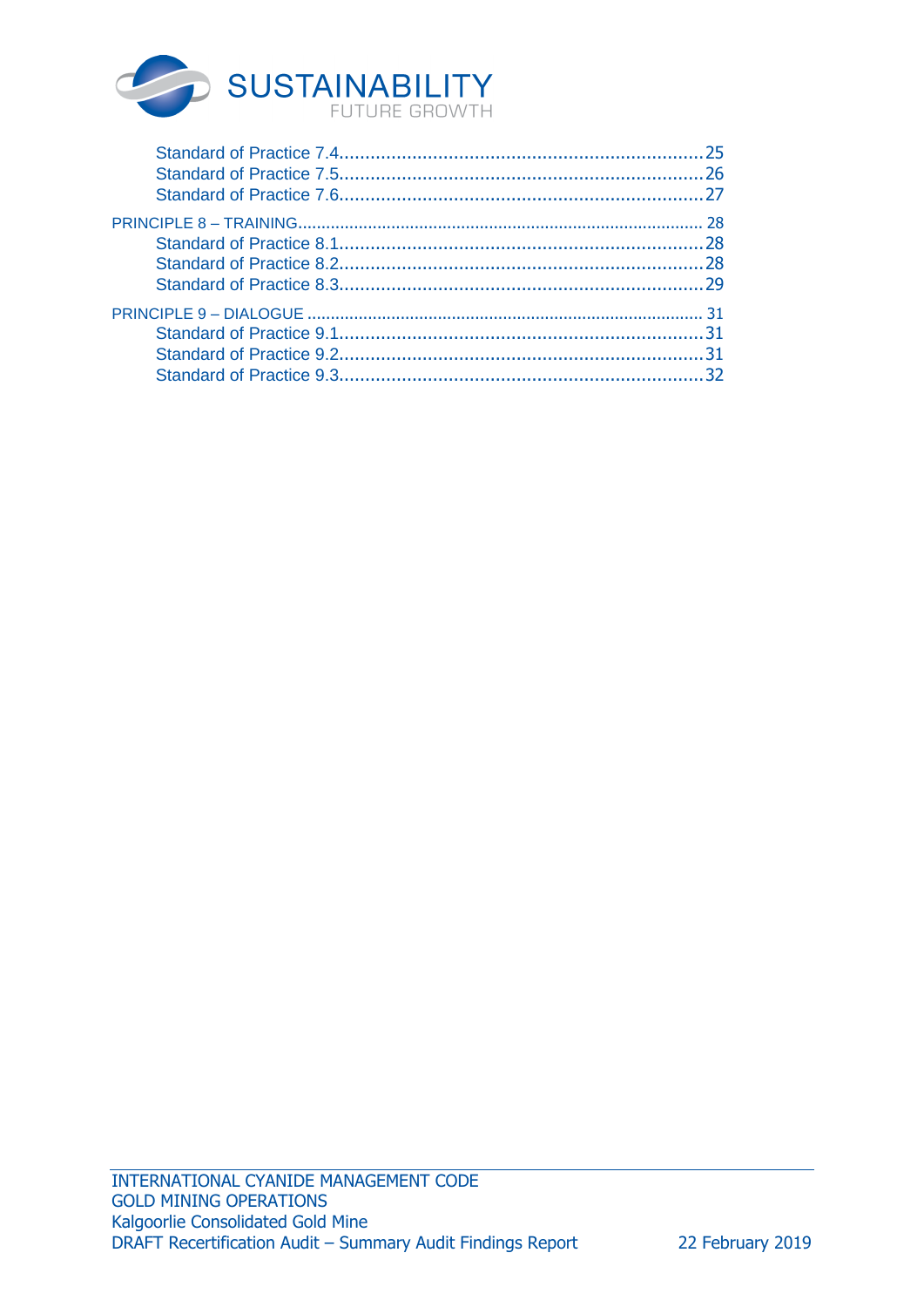

## <span id="page-3-0"></span>**SUMMARY AUDIT REPORT**

### <span id="page-3-1"></span>**Name of Mine**

Kalgoorlie Consolidated Gold Mines (Fimiston and Gidji)

### <span id="page-3-2"></span>**Name of Mine Owner**

Kalgoorlie Consolidated Gold Mines Pty Ltd, a joint venture project owned by Newmont Australia Ltd (50%) and Barrick Gold corporation (50%).

### <span id="page-3-3"></span>**Name of Mine Operator**

Kalgoorlie Consolidated Gold Mines (KCGM) Pty Ltd

### <span id="page-3-4"></span>**Name of Responsible Manager**

Mathew Leske, Processing Manager

### <span id="page-3-5"></span>**Address**

Kalgoorlie Consolidated Gold mines Pty Ltd

Black Street, Private Mail Bag 27

Kalgoorlie, Western Australia

### <span id="page-3-6"></span>**Contact**

Telephone: +61 8 9022 1400 Fax: +61 8 9022 1411 Email: mleske@kalgold.com.au

## <span id="page-3-7"></span>**LOCATION DETAIL AND DESCRIPTION OF OPERATION**

Kalgoorlie Consolidated Gold Mines (KCGM) manages the Fimiston Open Pit (the Super Pit), Mt Charlotte Underground Mine, Fimiston Mill and Gidji process facility for Newmont Australia Limited and Barrick Gold of Australia Ltd who both own a 50% stake in KCGM. Cyanide is used at the Fimiston and Gidji sites.

The Fimiston Mill is located immediately east of the City of Kalgoorlie-Boulder and comprises two parallel circuits for processing refractory sulphide ore from the Fimiston open pit and ore form the Mt Charlotte underground mine. Ore produced by KCGM is treated through crushing, grinding, flotation and carbon-in-leach circuits. In the flotation circuit, the gold bearing refractory sulphide is separated and referred to as concentrate. The concentrate is de-slimed and slimes are leached t the Fimiston mill and the coarse fraction separated into two streams: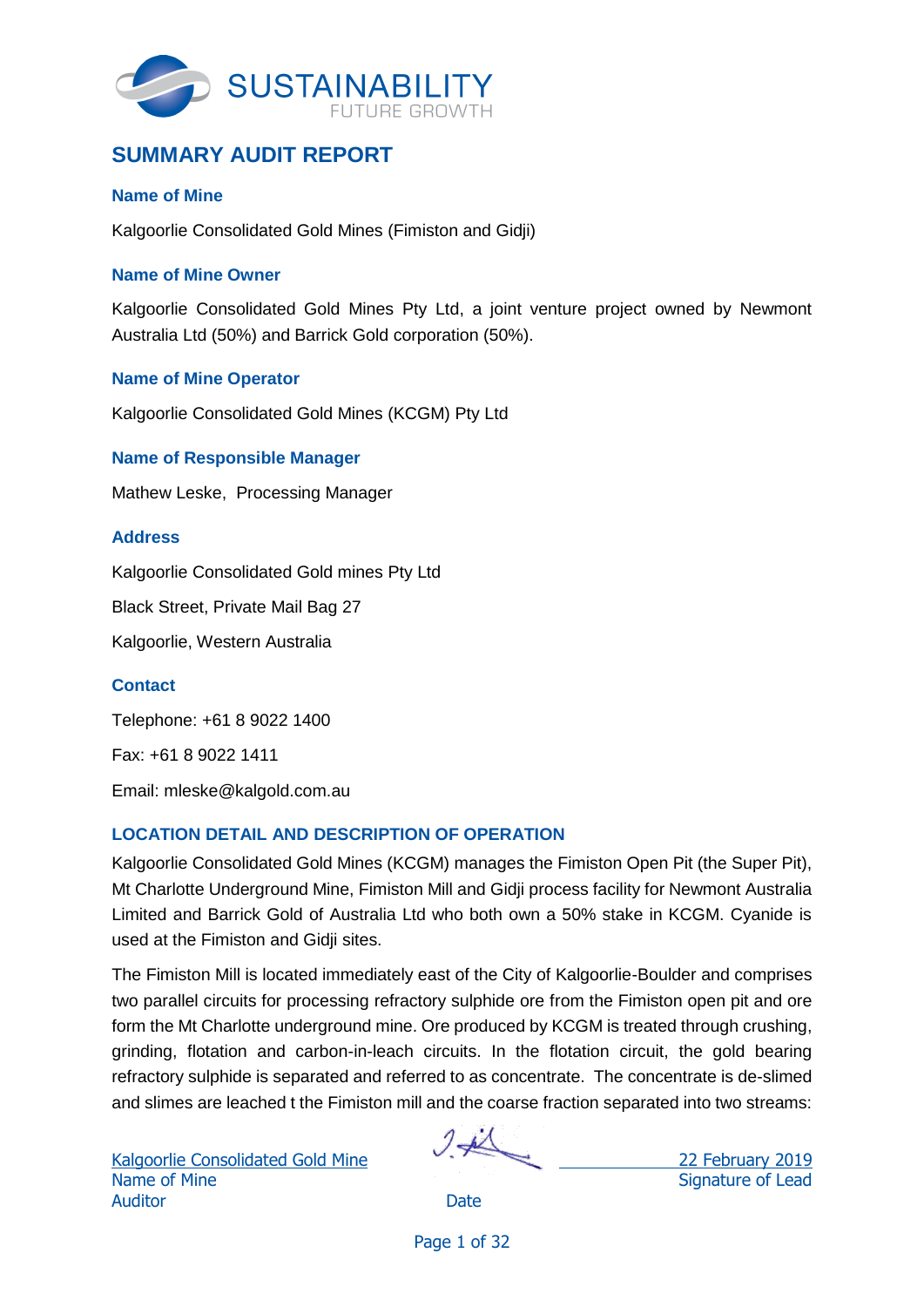

- One stream is washed, filtered and transferred to the Gidji Facility, located 17km north of Kalgoorlie-Boulder, where the concentrate is re-pulped and processed by Ultrafine Grinding Mills followed by conventional carbon in pulp (CIP) circuit, where gold is absorbed onto activated carbon. The loaded carbon is the transported to the Fimiston Mill elution circuit for stripping, elctrowinning and smelting.
- The other stream is transferred to the ultra-fine grinding mill at Fimiston for professing via the carbon in leach circuit.

The Fimiston Mill also comprises elution, elctrowinning circuits and facilities for smelting, pouring and the production of gold bullion.

A cyanide destruction plant is used at Gidji to treat tailings dam return and seepage water prior to re-use as process water at Gidji and Fimiston.

Tailings produced at the Fimiston Mill are discharged into the Fimiston and Kaltails paddock impoundment TSF's. The tailings generated at the Gidji Facility is discharged to paddock impoundment TSF's located at Gidji.

Australian Gold Reagents (AGR) delivers liquid sodium cyanide to both the Gidji and Fimiston sites.

## <span id="page-4-0"></span>**AUDITOR'S FINDING**

This operation is:

- $\boxtimes$  in full compliance
- $\square$  in substantial compliance
- $\Box$  not in compliance

with the International Cyanide Management Code Gold Mine Operations Verification Protocol. This operation has not experienced compliance problems during the previous three-year audit cycle.

### <span id="page-4-1"></span>**Audit Company**

Sustainability Pty Ltd Suite 3, 118 Flora Terrace North Beach, WA, 6020 AUSTRALIA

Telephone: +61 8 9246 6666 Facsimile: +61 8 9246 6660 www.sustainability.net.au

Name of Mine Signature of Lead Auditor **Date** 

Kalgoorlie Consolidated Gold Mine 22 February 2019

Page 2 of 32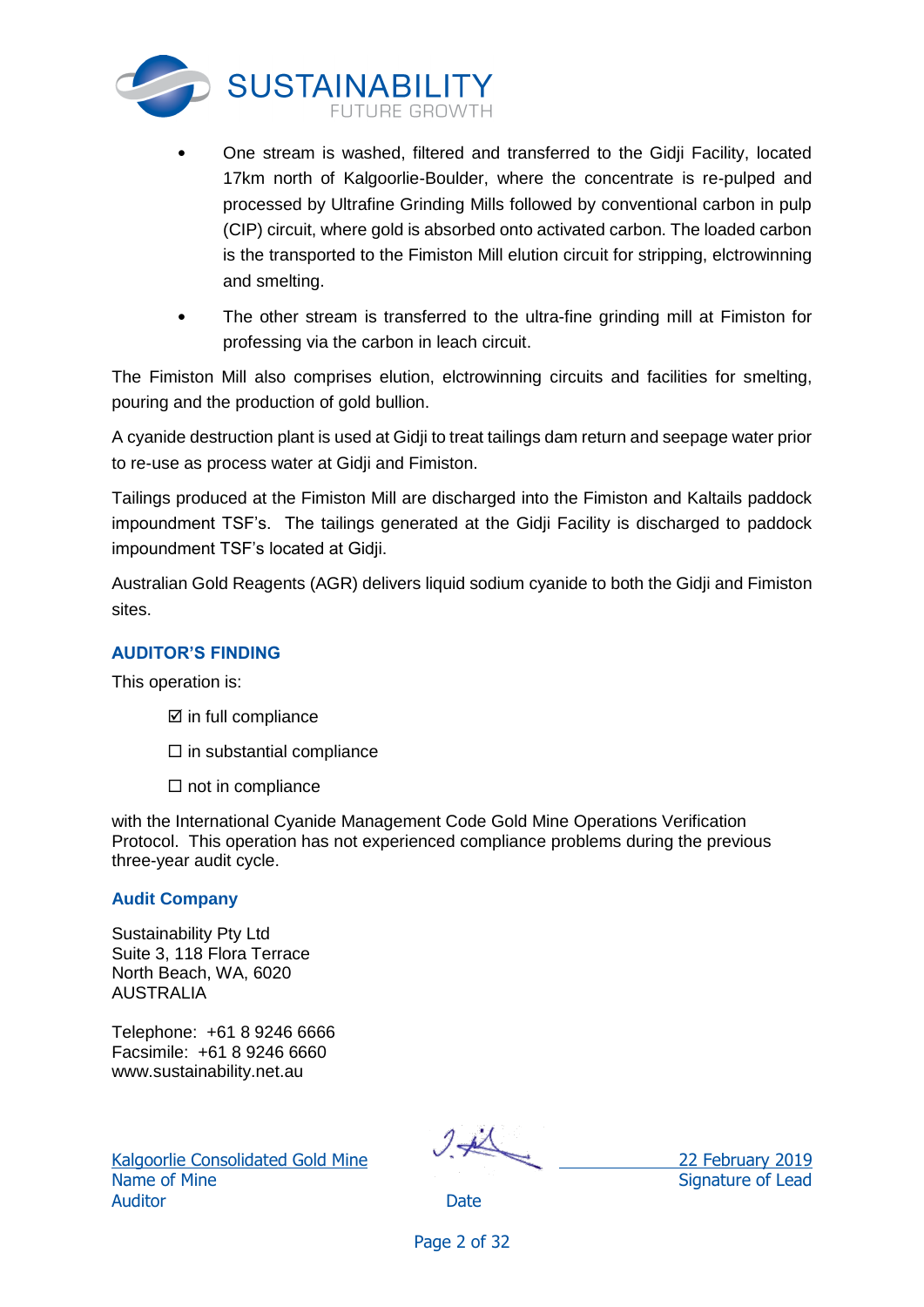

## <span id="page-5-0"></span>**Audit Team Leader and Technical Specialist**

John Miragliotta [\(john.miragliotta@sustainability.net.au\)](mailto:john.miragliotta@sustainability.net.au)

 $7 - 1$ 

22 February 2019

## <span id="page-5-1"></span>**Names and Signatures of Other Auditors**

Chris Coutinho (Auditor)

22 February 2019

## <span id="page-5-2"></span>**Date(s) of Audit**

Inclusive of the period from 1-3 August 2018.

I attest that I meet the criteria for knowledge, experience and conflict of interest for Code Verification Audit Team Leader, established by the International Cyanide Management Institute and that all members of the audit team meet the applicable criteria established by the International Cyanide Management Institute for Code Verification Auditors.

I attest that this Summary Audit Report accurately describes the findings of the verification audit. I further attest that the verification audit was conducted in a professional manner in accordance with the International Cyanide Management Code Verification Protocol for Gold Mine Operations and using standard and accepted practices for health, safety and environmental audits.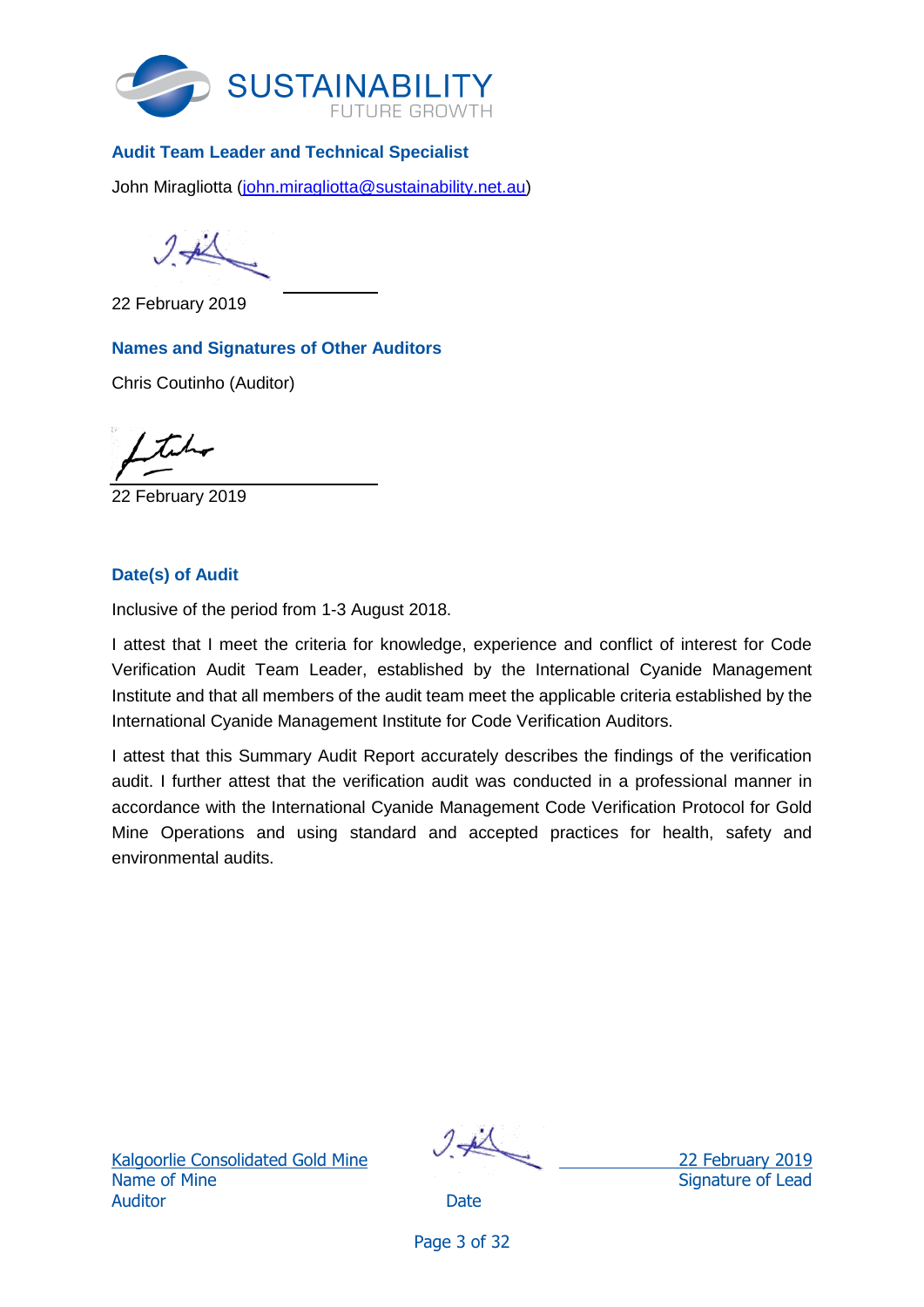

## <span id="page-6-0"></span>**PRINCIPLE 1 – PRODUCTION**

**Encourage responsible cyanide manufacturing by purchasing from manufacturers who operate in a safe and environmentally protective manner.**

### <span id="page-6-1"></span>**Standard of Practice 1.1**

Purchase cyanide from manufacturers employing appropriate practices and procedures to limit exposure of their workforce to cyanide, and to prevent releases of cyanide to the environment.

- $\boxtimes$  in full compliance with
- The operation is  $\square$  in substantial compliance with Standard of Practice 1.1  $\square$  not in compliance with

## **Summarize the basis for this Finding/Deficiencies Identified:**

Based on the finding of the audit KCGM are in FULL COMPLIANCE with Standard of Practice 1.1: Purchase cyanide from manufacturers employing appropriate practices and procedures to limit exposure of their workforce to cyanide, and to prevent releases of cyanide to the environment.

KCGM purchases its cyanide reagent from AGR under a Sodium Cyanide Solution Supply Agreement (Agreement effective from 1 July 2015 until 30 June 2020). The agreement states that AGR is a signatory to the ICMI Code for the production and transport of cyanide. Cyanide purchased by KCGM is manufactured at a facility certified as complying with the Code. AGR has its production facilities at Kwinana, Western Australia. The facility was recertified on 03 August 2017.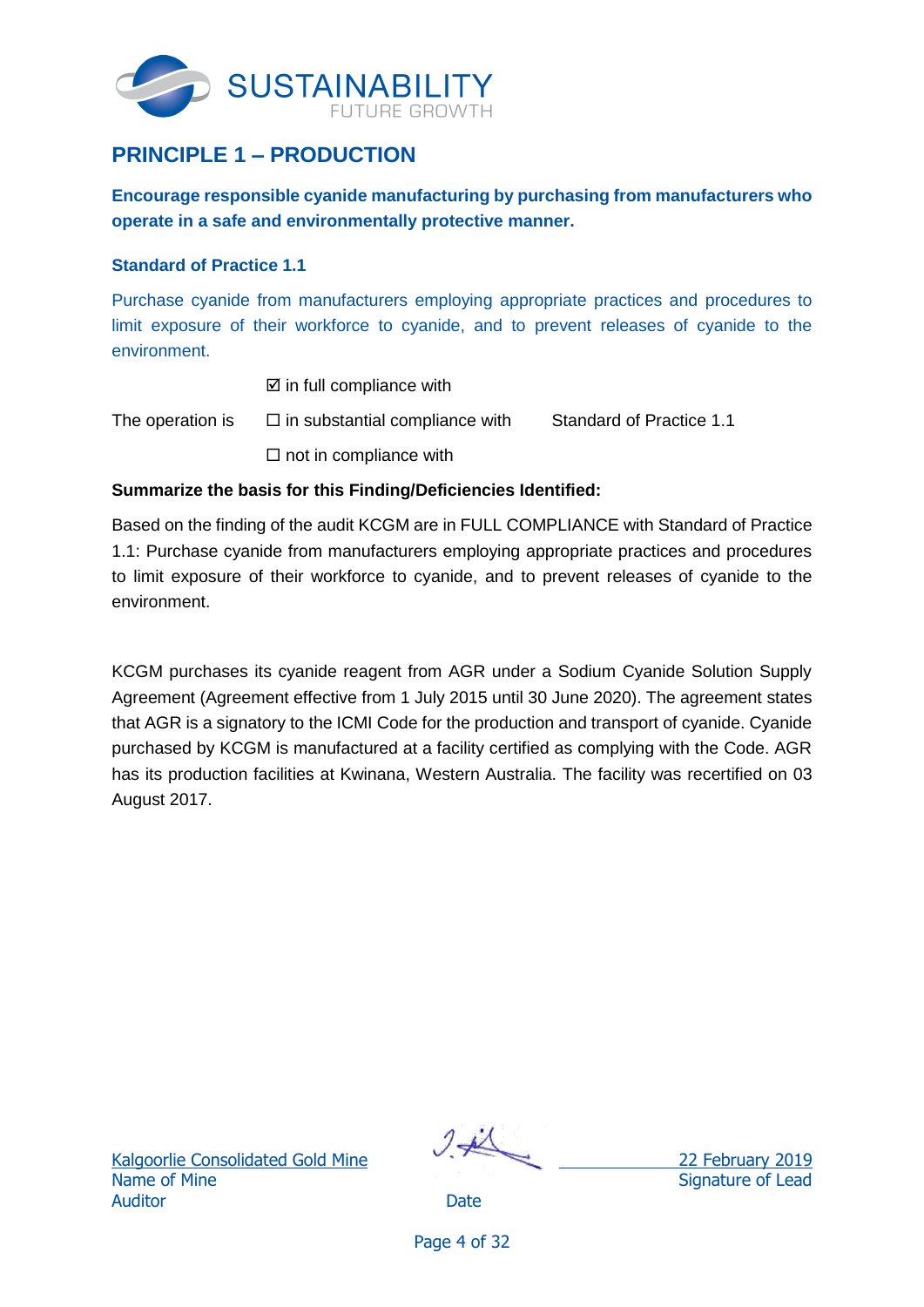

## <span id="page-7-0"></span>**PRINCIPLE 2 – TRANSPORTATION**

### **Protect communities and the environment during cyanide transport.**

#### <span id="page-7-1"></span>**Standard of Practice 2.1**

Establish clear lines of responsibility for safety, security, release prevention, training and emergency response in written agreements with producers, distributors and transporters.

 $\boxtimes$  in full compliance with

The operation is  $\square$  in substantial compliance with Standard of Practice 2.1

 $\square$  not in compliance with

#### **Summarize the basis for this Finding/Deficiencies Identified:**

Based on the finding of the audit KCGM are in FULL COMPLIANCE with Standard of Practice 2.1: Establish clear lines of responsibility for safety, security, release prevention, training and emergency response in written agreements with producers, distributors and transporters.

KCGM purchases its cyanide reagent from AGR under an Agreement. The Agreement notes that AGR is responsible for the transportation of the sodium cyanide solution to each site (along AGR's West Australian Supply Chain) and subsequent unloading in accordance with the requirements of the ICMC and Australian Code for the Transportation and Storage of Dangerous Goods by Road and Rail. The agreement defines the supplier's relationship with the purchaser. The agreement specifies that designated responsibilities extend to any subcontractors used by the producer, distributor, transporter or the operation for transportation-related activities. AGR's West Australian Supply Chain was re-certified under the Code on 26 September 2016.

### <span id="page-7-2"></span>**Standard of Practice 2.2**

Require that cyanide transporters implement appropriate emergency response plans and capabilities and employ adequate measures for cyanide management.

 $\boxtimes$  in full compliance with

The operation is  $\square$  in substantial compliance with Standard of Practice 2.2

 $\square$  not in compliance with

**Summarize the basis for this Finding/Deficiencies Identified:**

Kalgo<u>orlie Consolidated Gold Mine</u> 22 February 2019 Name of Mine Signature of Lead Auditor **Date** 

Page 5 of 32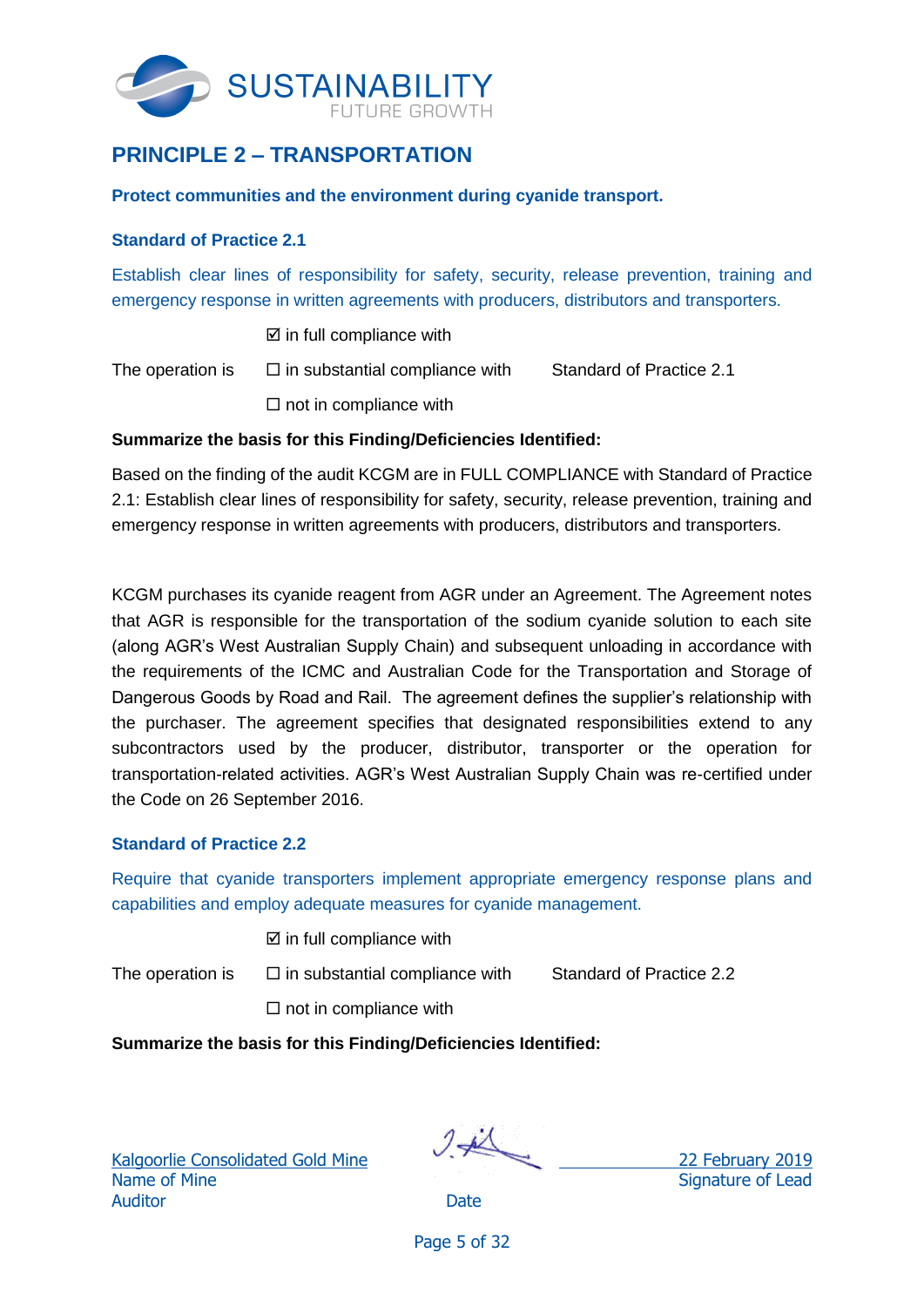

Based on the finding of the audit KCGM are in FULL COMPLIANCE with Standard of Practice 2.2. Require that cyanide transporters implement appropriate emergency response plans and capabilities and employ adequate measures for cyanide management.

KCGM purchases its cyanide reagent from AGR under an Agreement. The Agreement requires AGR implement and comply with the ICMI's requirements for the production and transportation of sodium cyanide, including but not limited to carrying out certification audits. The agreement defines the delivery requirements for the supply of cyanide to KCGM. The operation maintains delivery dockets identifying all elements of the supply chain. The delivery dockets conform to the elements of AGR's West Australian Supply Chai. AGR's West Australian Supply Chain was re-certified under the Code on 26 September 2016.

Name of Mine Signature of Lead Auditor **Date** 

Kalgoorlie Consolidated Gold Mine 22 February 2019

Page 6 of 32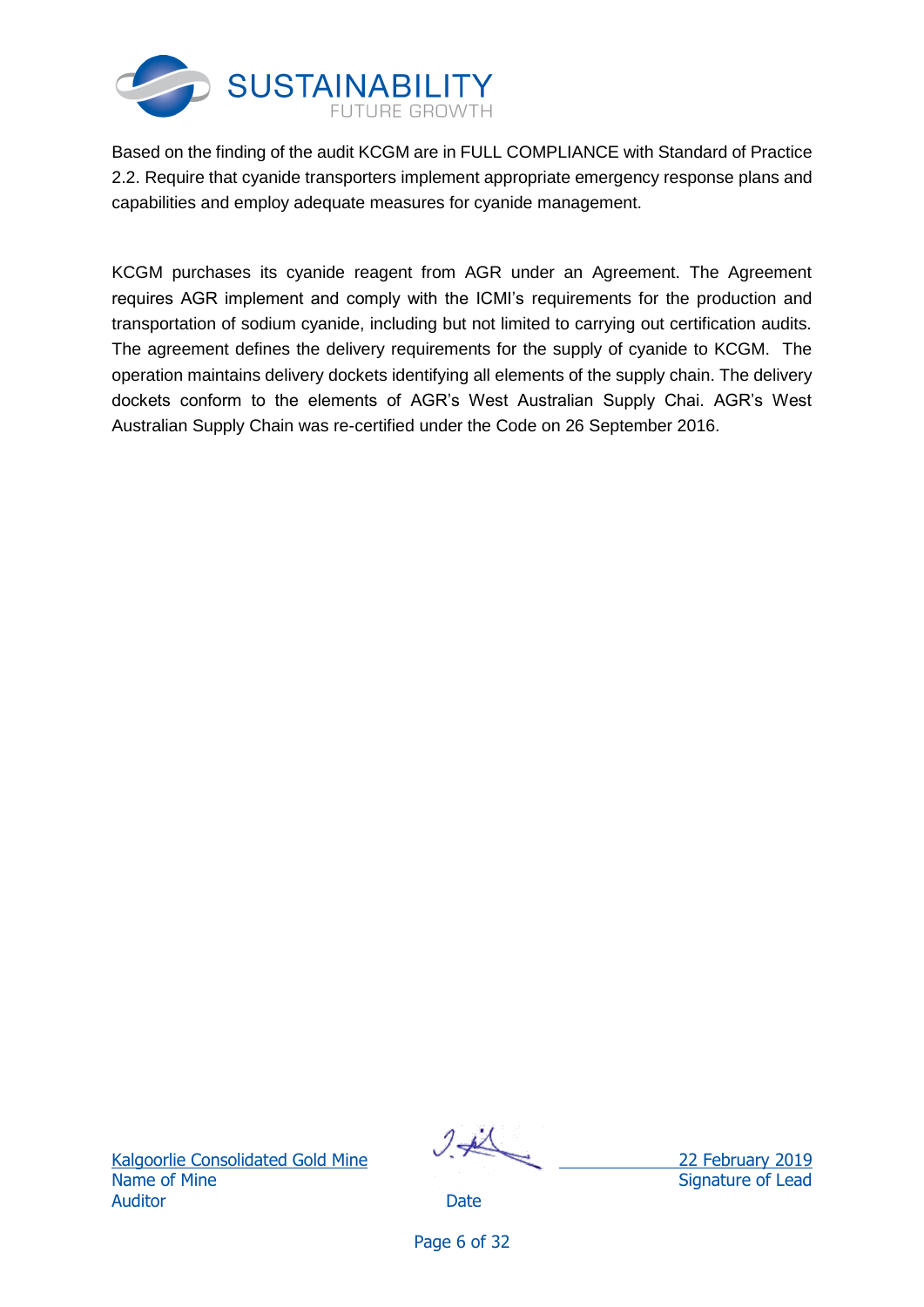

## <span id="page-9-0"></span>**PRINCIPLE 3 – HANDLING AND STORAGE**

### **Protect workers and the environment during cyanide handling and storage.**

### <span id="page-9-1"></span>**Standard of Practice 3.1**

Design and construct unloading, storage and mixing facilities consistent with sound, accepted engineering practices, quality control/quality assurance procedures, spill prevention and spill containment measures.

 $\boxtimes$  in full compliance with

The operation is  $\square$  in substantial compliance with Standard of Practice 3.1  $\Box$  not in compliance with

## **Summarize the basis for this Finding/Deficiencies Identified:**

Based on the finding of the audit KCGM are in FULL COMPLIANCE Standard of Practice 3.1. Design and construct unloading, storage and mixing facilities consistent with sound, accepted engineering practices, quality control/quality assurance procedures, spill prevention and spill containment measures.

KCGM cyanide unloading storage and mixing facilities have been in place for 15 years. They were designed and constructed in accordance with sound engineering practices, industry standards and statutory requirements. Recent temporary tanks at Fimiston have also been demonstrated as having been designed and constructed in accordance with sound engineering practices, industry standards and statutory requirements.

The design has ensured that

- The facilities are located away from people and water bodies;
- Access is controlled via physical barrier that only allow authorised access;
- Measurement via level indicators and engineering control via the control system to prevent over filling;
- Concrete and or HDPE liners to prevent seepage into the subsurface;
- Secondary containment that provides a competent barrier to leakage and has sufficient capacity for potential events; and,
- Separation from incompatible materials.

In the case of a loss of primary containment there is secondary containment to ensure that the consequence of the spill is mitigated.

Kalgoorlie Consolidated Gold Mine 22 February 2019 Name of Mine Signature of Lead Auditor **Date** 

Page 7 of 32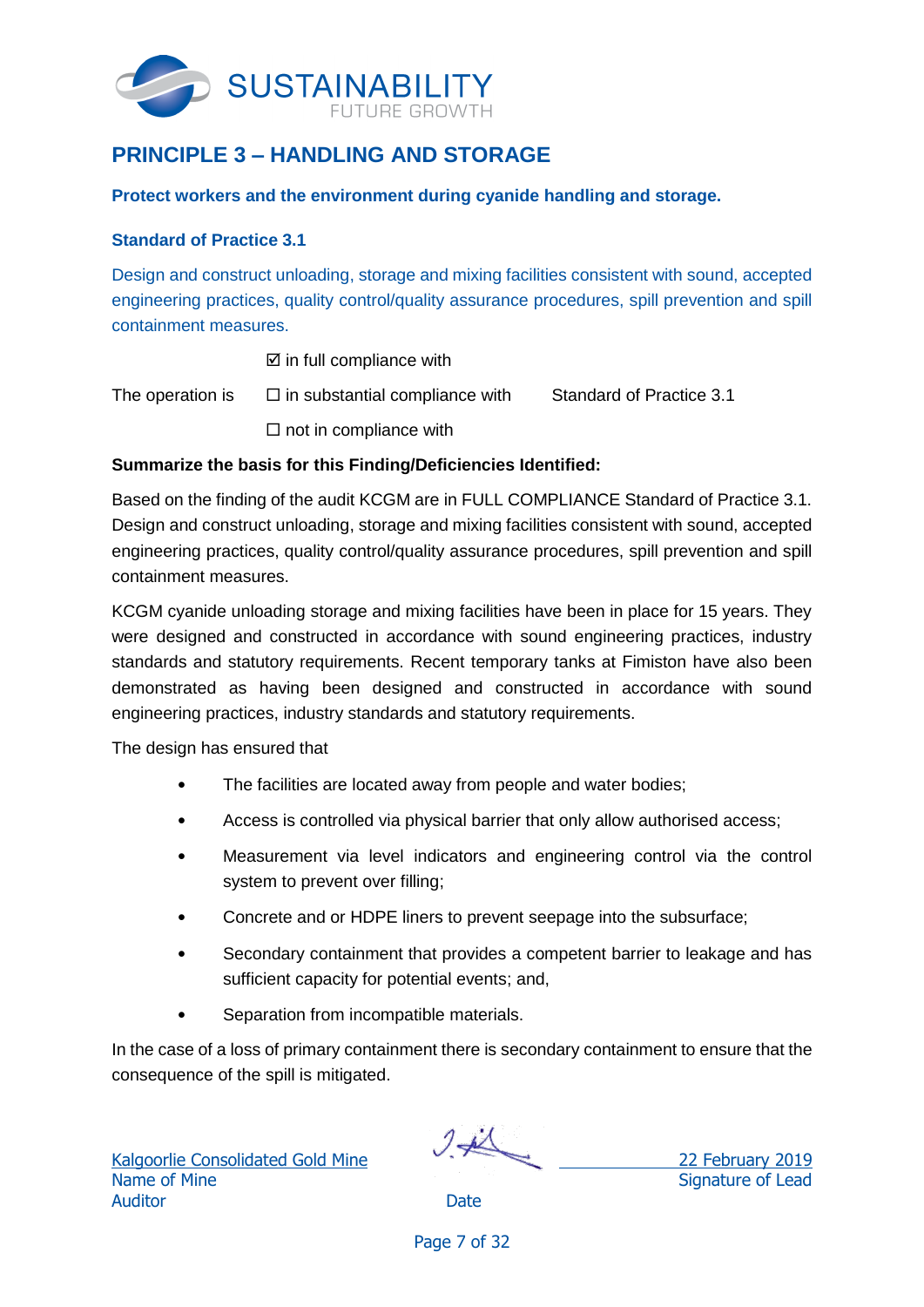

The cyanide unloading areas are designed and constructed to contain, recover or allow remediation of any leakage from the tanker truck. The cyanide unloading areas are concrete, bunded and the fall of the surface is towards containment sumps, the contents of which are pumped to the process containment areas, in particular the CIL tanks. The unloading area provides sufficient catchment area to contain drips and spills that may occur during cyanide unloading.

<span id="page-10-0"></span>Liquid cyanide is stored with adequate ventilation to prevent the build-up of hydrogen cyanide gas. The liquid cyanide storage tanks are enclosed tanks, vented via goose neck pipes and located in open areas exposed to the atmosphere to prevent localised build-up of hydrogen cyanide gas.

Kalgoorlie Consolidated Gold Mine 22 February 2019 Name of Mine Signature of Lead Auditor **Date** 

Page 8 of 32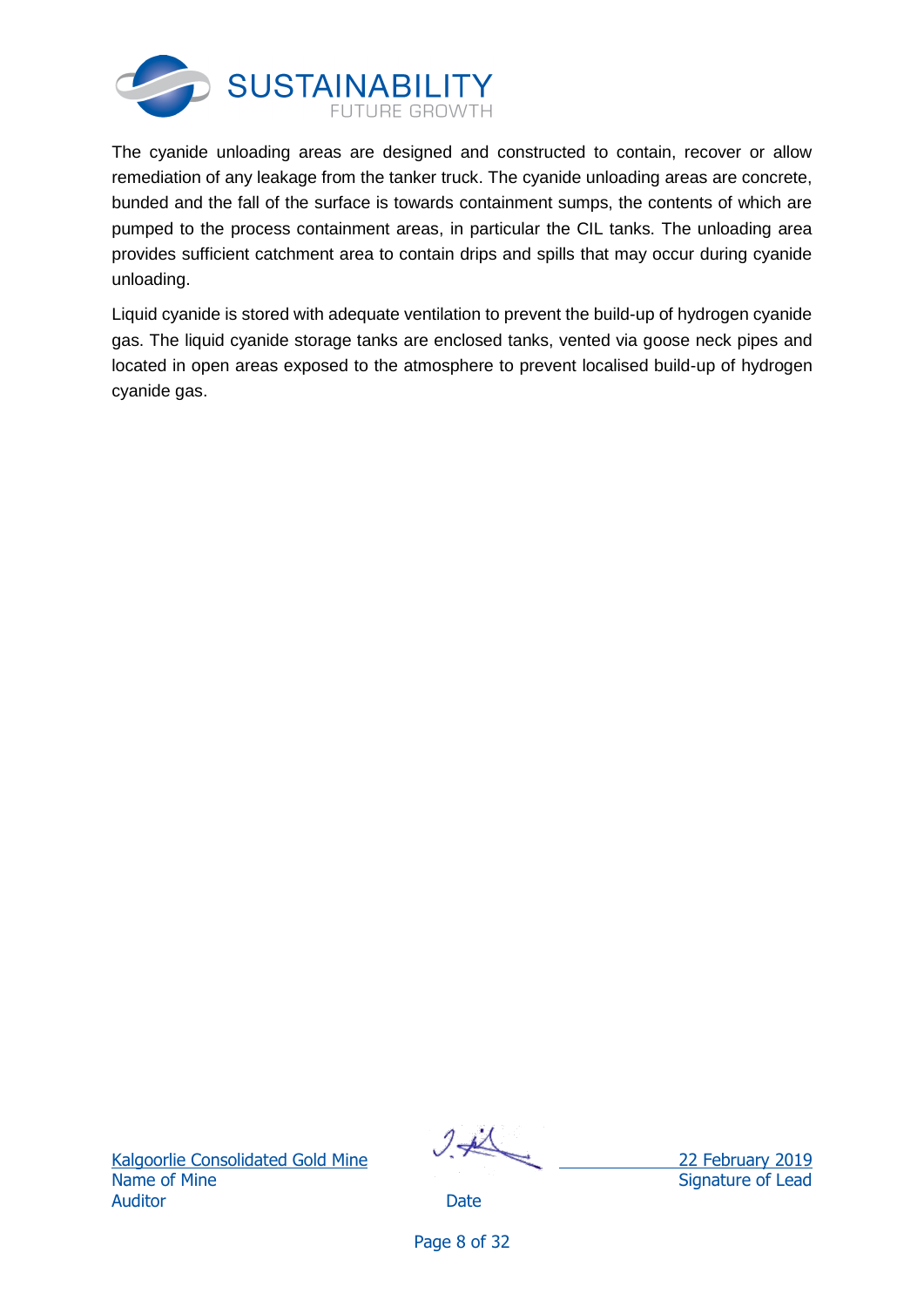

## **Standard of Practice 3.2**

Operate unloading, storage and mixing facilities using inspections, preventive maintenance and contingency plans to prevent or contain releases and control and respond to worker exposures.

 $\boxtimes$  in full compliance with

The operation is  $\square$  in substantial compliance with Standard of Practice 3.2

 $\square$  not in compliance with

## **Summarize the basis for this Finding/Deficiencies Identified:**

Based on the finding of the audit KCGM are in FULL COMPLIANCE Standard of Practice 3.2 requiring it to operate unloading, storage and mixing facilities using inspections, preventive maintenance and contingency plans to prevent or contain releases and control and respond to worker exposures.

The facilities are subject to continual inspection and maintained to ensure that their integrity has been maintained. This includes internal 12 hourly inspections scheduled and controlled by a computer based preventative maintenance system. The maintenance system also drives regular calibrations and detailed inspection. In addition to this, there is an annual facility inspection by AGR.

Delivery is bulk liquid form. There is no handling of solid cyanide and no management of containers. Delivery and unloading responsibility is shared between the supplier AGR and KCGM. Each have a documented system that has been developed so that they align to each other and contribute to successful safe delivery. AGRs controls are articulated within the Vehicle Operator Handbook for Sodium Cyanide Solution. KCGMs controls are articulated within cyanide unloading procedures and reagent unloading checklists for both Gidji and Fimiston Operations.

Unloading of liquid cyanide is controlled via the use of unloading procedures which prescribe the requirements for safe unloading of liquid cyanide including

- the operation of valves and couplings;
- the requirement for the use of personnel protective equipment; and
- the requirement for a second individual observer from a safe area (observation shelter).

Evidence of compliance with the procedure is evident in the use of unloading checklists that are completed by both the KCGM observer and the AGR truck driver.

Kalgoorlie Consolidated Gold Mine 22 February 2019 Name of Mine Signature of Lead Auditor **Date** 

Page 9 of 32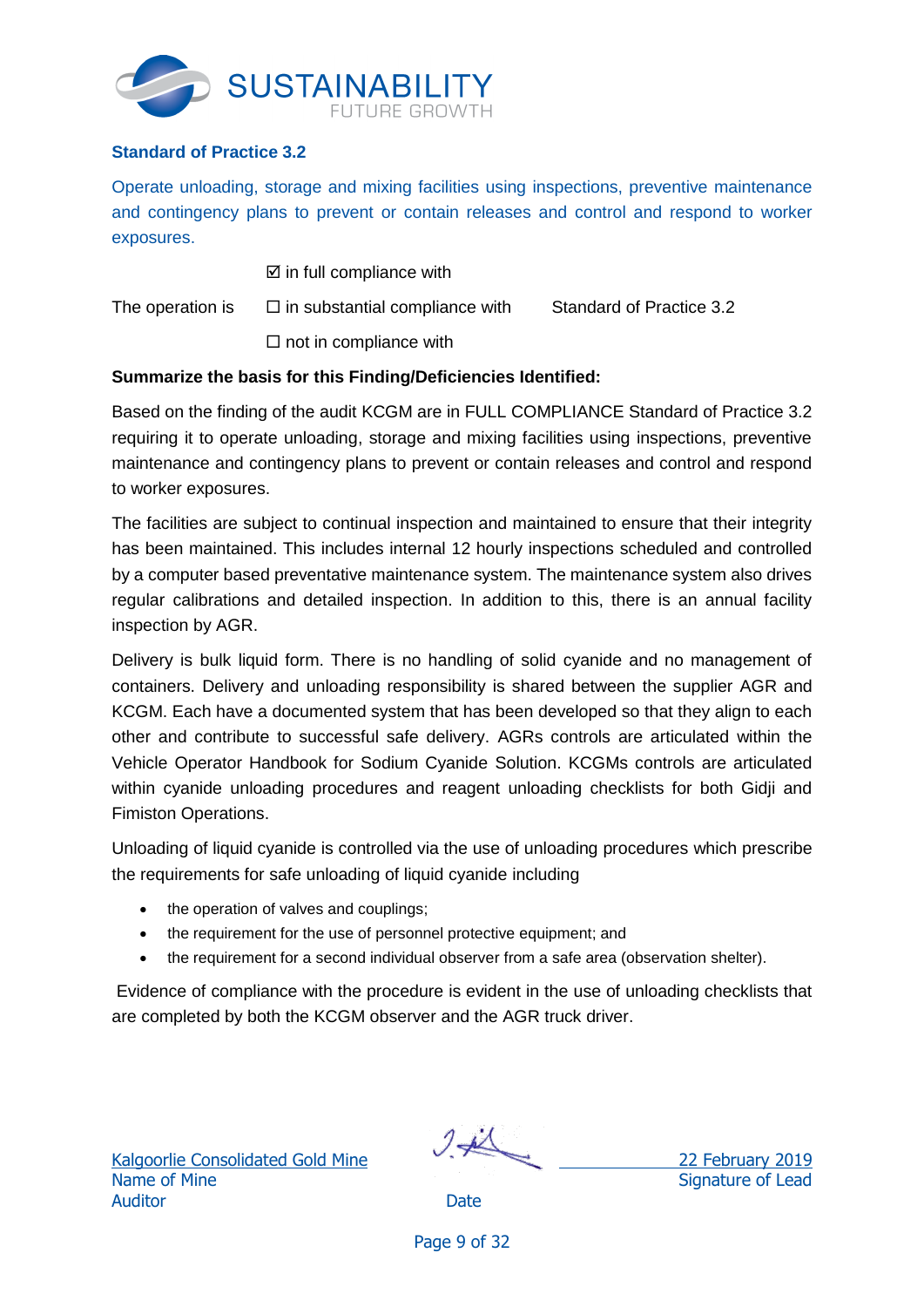

## <span id="page-12-0"></span>**PRINCIPLE 4 – OPERATIONS**

**Manage cyanide process solutions and waste streams to protect human health and the environment.**

### <span id="page-12-1"></span>**Standard of Practice 4.1**

Implement management and operating systems designed to protect human health and the environment utilizing contingency planning and inspection and preventive maintenance procedures.

- $\boxtimes$  in full compliance with
- The operation is  $\square$  in substantial compliance with Standard of Practice 4.1  $\square$  not in compliance with

## **Summarize the basis for this Finding/Deficiencies Identified:**

The operation is in full compliance with Standard of Practice 4.1: Implement management and operating systems designed to protect human health and the environment including contingency planning and inspection and preventive maintenance procedures. KCGM continues to implement a written management system including operating plans and procedures for both Fimiston and Gidji cyanide facilities including unloading and storage facilities, leach plants, tailings impoundments, and cyanide destruct systems. The operation is being operated in compliance with the statutory obligations as stated in licenses and tenement conditions and maintains plans that identify the facility design assumptions and standards. The Hypersaline Tailings Management Plan is implemented at the Fimiston operations and prescribes the operating parameters required for compliance with the Code. The operations have plans and procedures for cyanide management including specific measures for compliance with the Code, inspections and preventative maintenance. KCGM has implemented a Management of Change process to identify when changes to site processes, equipment or practices may impact KCGM's operations, plant or equipment, people, and the environment. The Management of Change process scope is sufficient to assess changes that may impact compliance with the Code or that may increase the risk of cyanide release. The operation has developed a range of contingency procedures, plans and manuals to address situations when there is an upset in a facility's water balance, when inspections and monitoring identify a deviation from design or standard operating procedures and/or when a temporary closure or cessation of operations may be necessary. KCGM undertakes regular inspections and verifications of cyanide facilities at appropriate frequencies sufficient to assure and document that they are functioning within design parameters. The operation's inspections of cyanide facilities include:

Kalgoorlie Consolidated Gold Mine 22 February 2019 Name of Mine Signature of Lead Auditor **Date** 

Page 10 of 32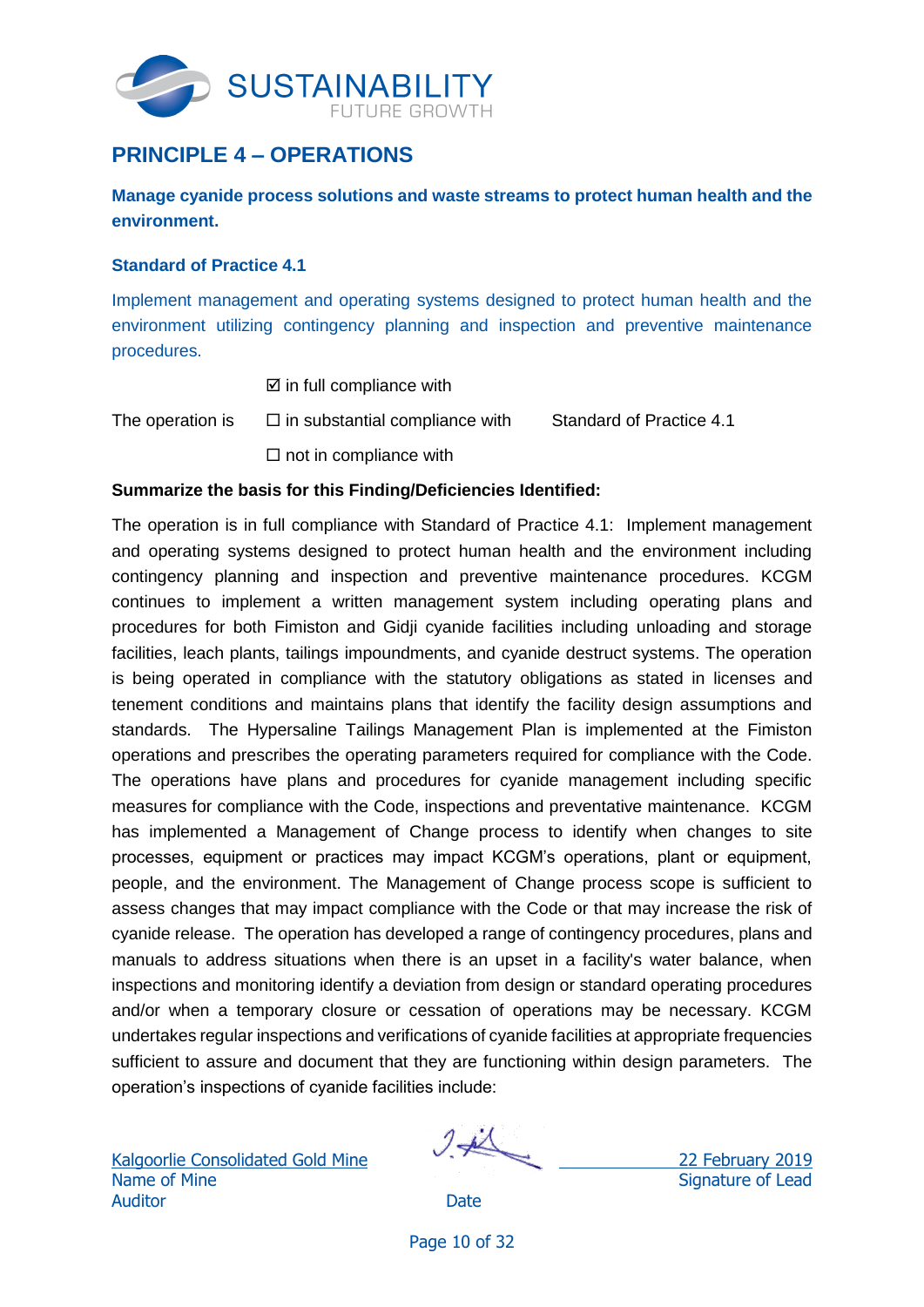

- Cyanide process and destruct tank containment integrity, signs of corrosion, leak detection and condition and capacity of secondary containment;
- Pipelines containing cyanide solutions for evidence of leaks, periodical corrosion and integrity testing;
- Pumps within cyanide facilities for evidence of leaks, maintenance of pump capacity and reliability, and;
- Tailings facilities, ponds impoundments inspected against freeboard requirements, leak detection systems, integrity of containments, maintenance of water balance, evidence of leaks and overflows.

Inspection records that include names of inspector, date of inspection, deficiencies, and actions taken are retained in a combination of hard copy and electronically for area inspections, programmed preventative maintenance inspections and external integrity tests. Scheduled monthly area inspections, preventative maintenance inspections, scheduled cyanide facility integrity tests and daily shift inspections are implemented and actions are documented at Gidji and Fimiston and include specific checks of devices and equipment to ensure appropriate functionality

The operations at Fimiston and Gidji have necessary emergency power resources, including alternate power supplies, to operate pumps and other equipment to prevent unintentional releases and exposures in the event its primary source of power is interrupted.

## <span id="page-13-0"></span>**Standard of Practice 4.2**

Introduce management and operating systems to minimize cyanide use, thereby limiting concentrations of cyanide in mill tailings.

 $\boxtimes$  in full compliance with

The operation is  $\square$  in substantial compliance with Standard of Practice 4.2

 $\Box$  not in compliance with

Name of Mine Signature of Lead Auditor **Date** 

Kalgoorlie Consolidated Gold Mine 22 February 2019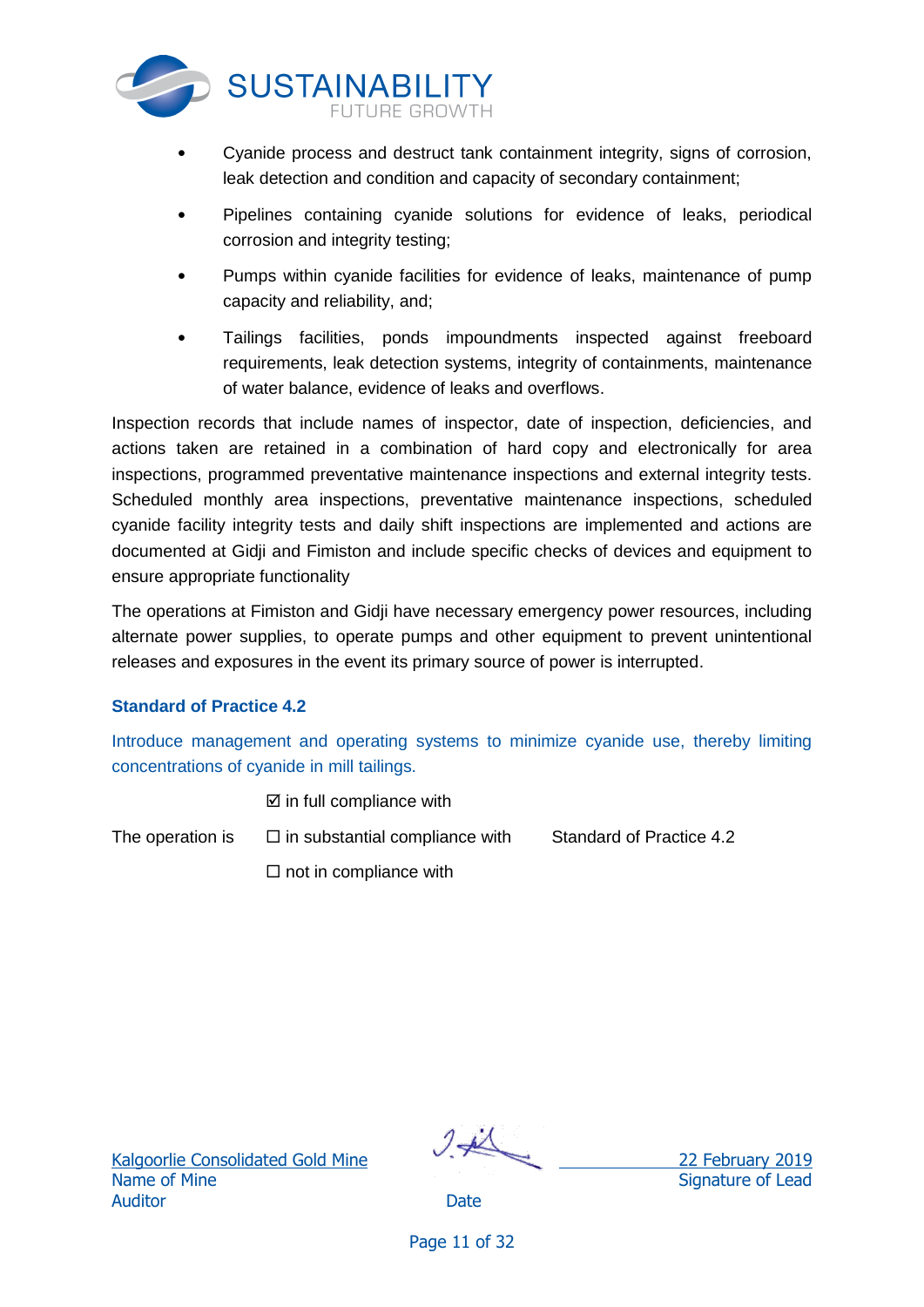

#### **Summarize the basis for this Finding/Deficiencies Identified:**

The operation is in full compliance with Standard of Practice 4.2: Introduce management and operating systems to minimise cyanide use, thereby limiting concentrations of cyanide in mill tailings. KCGM has a program to determine appropriate cyanide addition rates in the processing plants at Gidji and Fimiston and evaluate and adjust addition rates as necessary when ore types and processing practices change cyanide requirements. The operations undertake ongoing evaluation of cyanide addition control options and continue to analyse test results for the optimisation of cyanide. Both Gidji and Fimiston have effectively implemented the strategies described in operational plans to control cyanide additions.

#### <span id="page-14-0"></span>**Standard of Practice 4.3**

Implement a comprehensive water management program to protect against unintentional releases.

 $\boxtimes$  in full compliance with

The operation is  $\square$  in substantial compliance with Standard of Practice 4.3  $\square$  not in compliance with

#### **Summarize the basis for this Finding/Deficiencies Identified:**

The operation is in full compliance with Standard of Practice 4.3: Implement a comprehensive water management program to protect against unintentional releases. KCGM has developed and implemented a comprehensive water balance model that considers the facility design, operating plans/strategies, climatic conditions and physical geographic conditions. The water balance is implemented through procedures and manuals that include inspection and maintenance activities so as to prevent overtopping and unplanned discharges to the environment. The operational water balance considers measured precipitation from nearby weather stations and revised its water balance inputs to reflect measured data.

### <span id="page-14-1"></span>**Standard of Practice 4.4**

Implement measures to protect birds, other wildlife and livestock from adverse effects of cyanide process solutions.

 $\boxtimes$  in full compliance with

The operation is  $\square$  in substantial compliance with Standard of Practice 4.4

 $\square$  not in compliance with

Name of Mine Signature of Lead Auditor **Date** 

Kalgoorlie Consolidated Gold Mine 22 February 2019

Page 12 of 32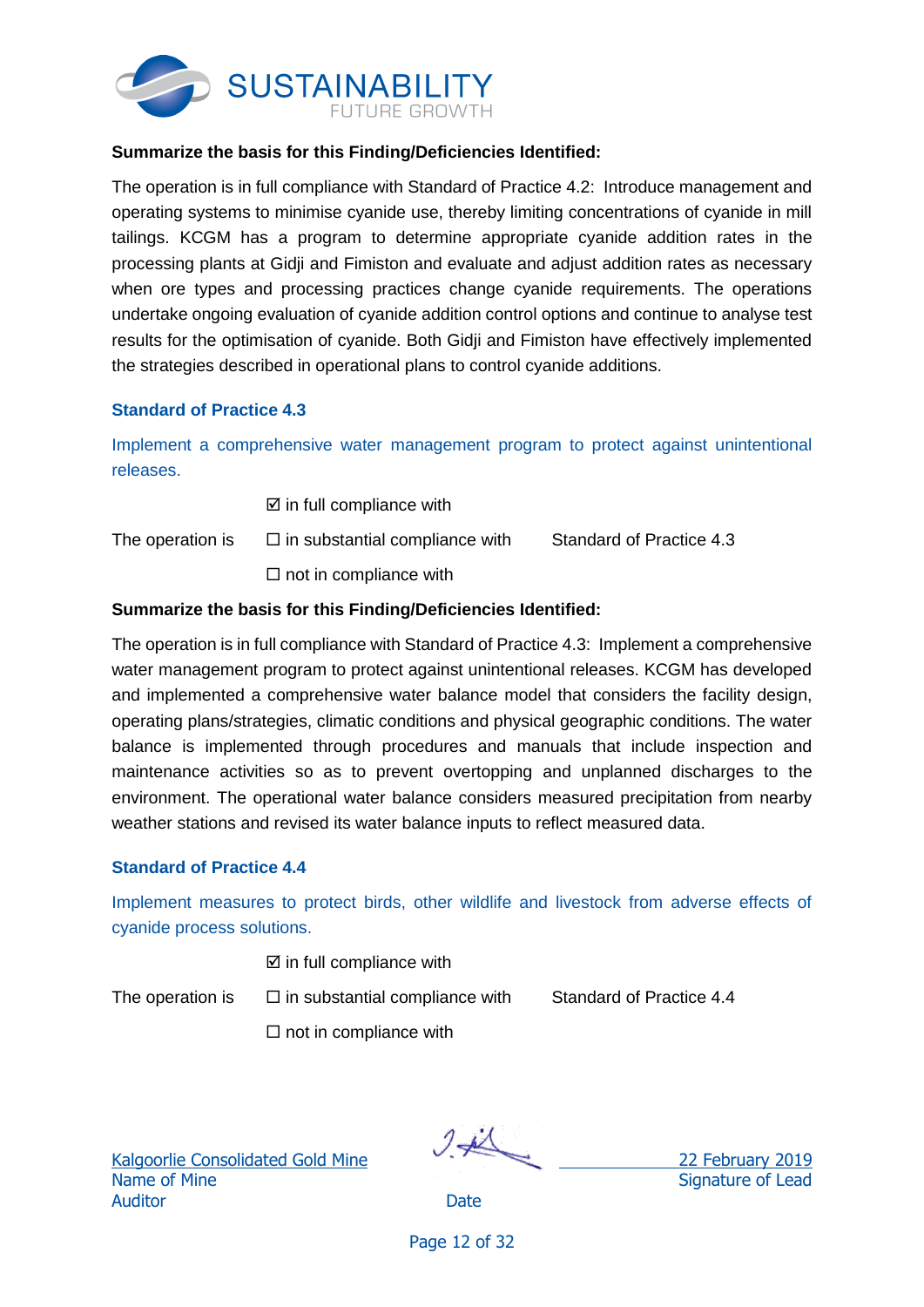

### **Summarize the basis for this Finding/Deficiencies Identified:**

The operation is in full compliance with Standard of Practice 4.4: requiring the operation to implement measures to protect birds, other wildlife and livestock from adverse effects of cyanide process solutions. Since the 5 July 2016 the Fimiston operation has implemented alternative mechanisms for the prevention of impacts to wildlife on tailings dams where WAD cyanide exceeds 50 mg/L. All tailings dams are fenced to prevent access by livestock. The Fimiston operation implements a hypersaline tailings management plan that is consistent with the recommendations of a peer reviewed scientific study. The operation has been operating in full compliance with its hypersaline tailings management plan.

Prior to the 5 July the Fimiston operation maintained all surface waters <50 mg/L WAD CN.

The Gidji operations tailings ponds and other associated surface waters contain WAD CN concentration >50 mg/L and are both fenced and netted to prevent access by livestock and wildlife.

The Gidji and Fimiston operations undertake regular inspections and wildlife observations that demonstrate that the management of cyanide containing surface water ponds and impoundments is effective in preventing significant wildlife mortality.

There is no heap leach at KCGM's operations.

### <span id="page-15-0"></span>**Standard of Practice 4.5**

Implement measures to protect fish and wildlife from direct and indirect discharges of cyanide process solutions to surface water.

 $\boxtimes$  in full compliance with

The operation is  $\square$  in substantial compliance with Standard of Practice 4.5

 $\square$  not in compliance with

#### **Summarize the basis for this Finding/Deficiencies Identified:**

KCGM is in full compliance with Standard of Practice 4.5 requiring the operation implement measures to protect fish and wildlife from direct and indirect discharges of cyanide process solutions to surface water. .KCGM does not have a direct or indirect discharge to surface water at Fimiston or Gidji. The nearest surface water body to Fimiston is Hannans Lake, an ephemeral salt lake located approximately 6 km to the south. The lake catchment is about 18 km long and between 8 km and 13 km wide. The nearest water body to Gidji is the King of the West Lake; an ephemeral salt lake located approximately 10 km to the north-east..

Name of Mine Signature of Lead Auditor **Date** 

Kalgoorlie Consolidated Gold Mine 22 February 2019

Page 13 of 32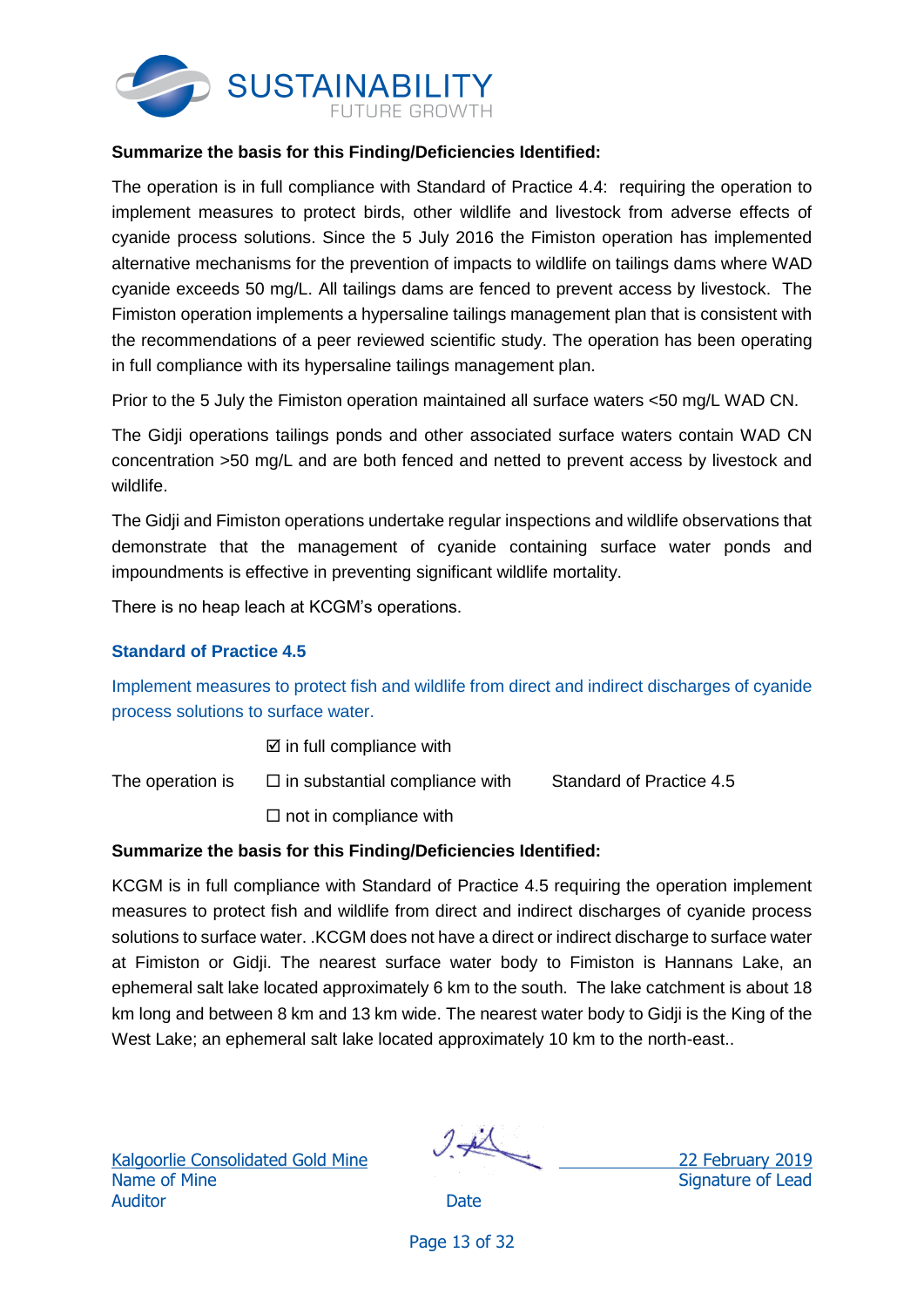

## <span id="page-16-0"></span>**Standard of Practice 4.6**

Implement measures designed to manage seepage from cyanide facilities to protect the beneficial uses of ground water.

|                  | $\boxtimes$ in full compliance with   |                                 |
|------------------|---------------------------------------|---------------------------------|
| The operation is | $\Box$ in substantial compliance with | <b>Standard of Practice 4.6</b> |
|                  | $\Box$ not in compliance with         |                                 |

### **Summarize the basis for this Finding/Deficiencies Identified:**

KCGM is in full compliance with Standard of Practice 4.6 requiring the operation to Implement measures designed to manage seepage from cyanide facilities to protect the beneficial uses of ground water. The operation implements seepage and groundwater management plans to protect beneficial users (mining users) of groundwater. WAD CN concentrations in groundwater at compliance points or down gradient of the Fimiston and Gidji tailings facilities are maintained below KCGM's internal targets. There is no established numeric standard or regulatory limit for WAD CN or other forms of CN in groundwater for the KCGM operations.

KCGM does not use tailings for underground paste backfill.

## <span id="page-16-1"></span>**Standard of Practice 4.7**

Provide spill prevention or containment measures for process tanks and pipelines.

 $\boxtimes$  in full compliance with

The operation is  $\square$  in substantial compliance with Standard of Practice 4.7

 $\square$  not in compliance with

## **Summarize the basis for this Finding/Deficiencies Identified:**

KCGM is in full compliance with Standard of Practice 4.7: Provide spill prevention or containment measures for process tanks and pipelines.

Name of Mine Signature of Lead Auditor **Date** 

Kalgoorlie Consolidated Gold Mine 22 February 2019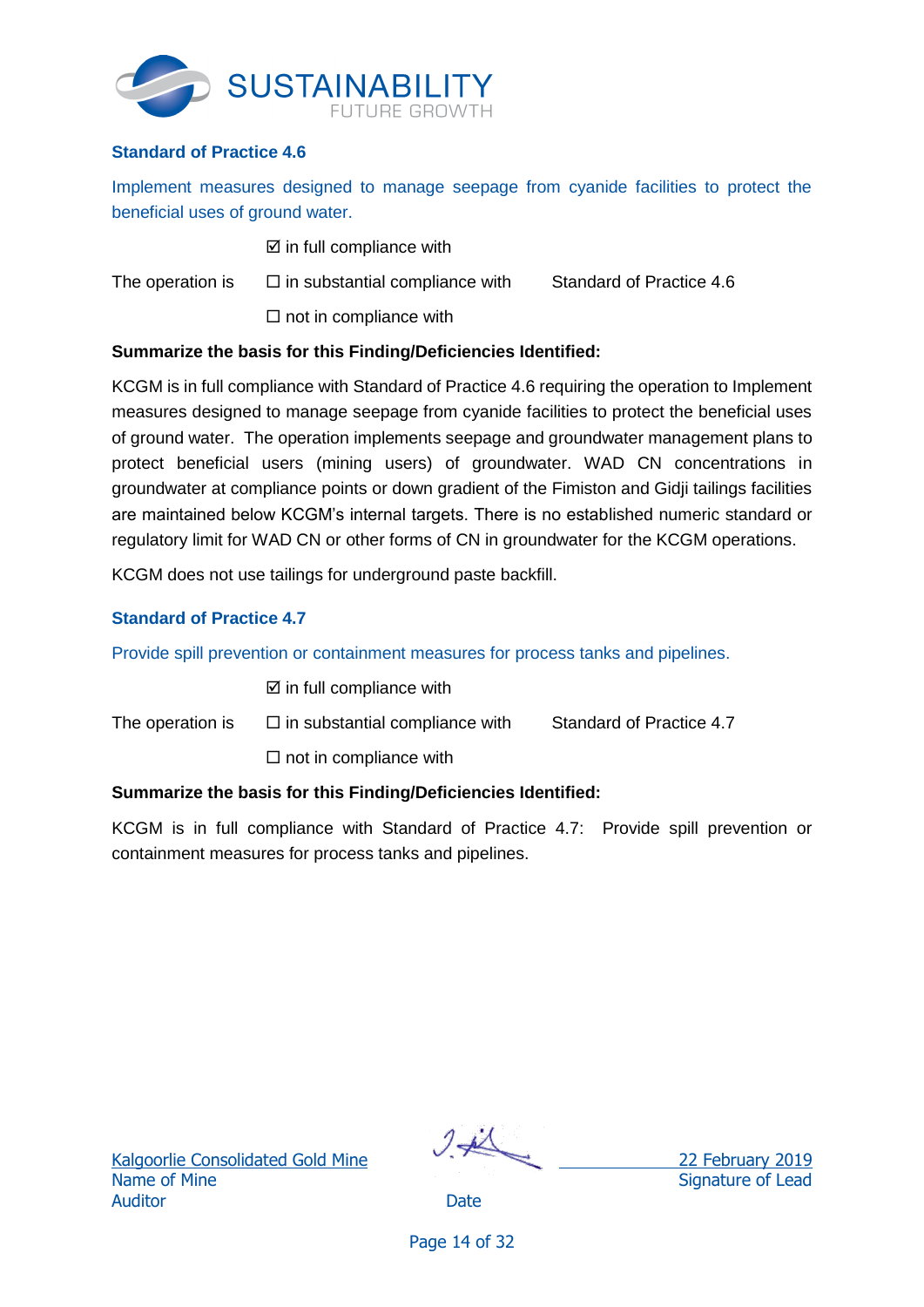

Spill prevention or containment measures have been provided for all cyanide unloading, storage and process solution and cyanide destruction tanks at KCGM operations. Secondary containment has been designed and capacity maintained to ensure collection of the volume of the largest tank or volume contained in interconnected pipes, plus the rainfall inflow a design specified rainfall event. Procedures at Fimiston and Gidji are in place and being implemented to prevent discharge to the environment of any cyanide solution or cyanide-contaminated water that is collected in the secondary containment areas. All tanks at both Fimiston and Gidji within the process area have secondary containment for external spills. Fimiston and Gidji have containment systems that allow collection of spilled process liquors in lined tertiary collection sumps should secondary containment systems overflow. If there was a cyanide spill outside of the bunded area on unsealed ground, KGGM operations have procedures for neutralisation of any contaminated soil with ferrous sulfate. In a manner that protects surface and groundwater.

All cyanide process solution pipelines are contained within the process plant secondary containment area. The Fimiston and Gidji high strength cyanide delivery pipes are fully welded stainless steel lines that have been painted for ease of identification. Cyanide tanks and pipelines are constructed of materials compatible with cyanide and high pH conditions. Cyanide pipelines are inspected for leaks or damage through scheduled preventative maintenance inspections. The tailings pipelines and return water pipelines are in an earthen bunds with spill collection sumps and are equipped with flow meters at each end to detect leaks. The cyanide containing pipelines do not cross any surface water features and do not present a risk to surface or groundwater.

## <span id="page-17-0"></span>**Standard of Practice 4.8**

Implement quality control/quality assurance procedures to confirm that cyanide facilities are constructed according to accepted engineering standards and specifications.

- $\boxtimes$  in full compliance with
- The operation is  $\square$  in substantial compliance with Standard of Practice 4.8  $\square$  not in compliance with

## **Summarize the basis for this Finding/Deficiencies Identified:**

KCGM is in full compliance with Standard of Practice 4.8: Implement quality control/quality assurance procedures to confirm that cyanide facilities are constructed according to accepted engineering standards and specifications.

Name of Mine Signature of Lead Auditor **Date** 

Kalgoorlie Consolidated Gold Mine 22 February 2019

Page 15 of 32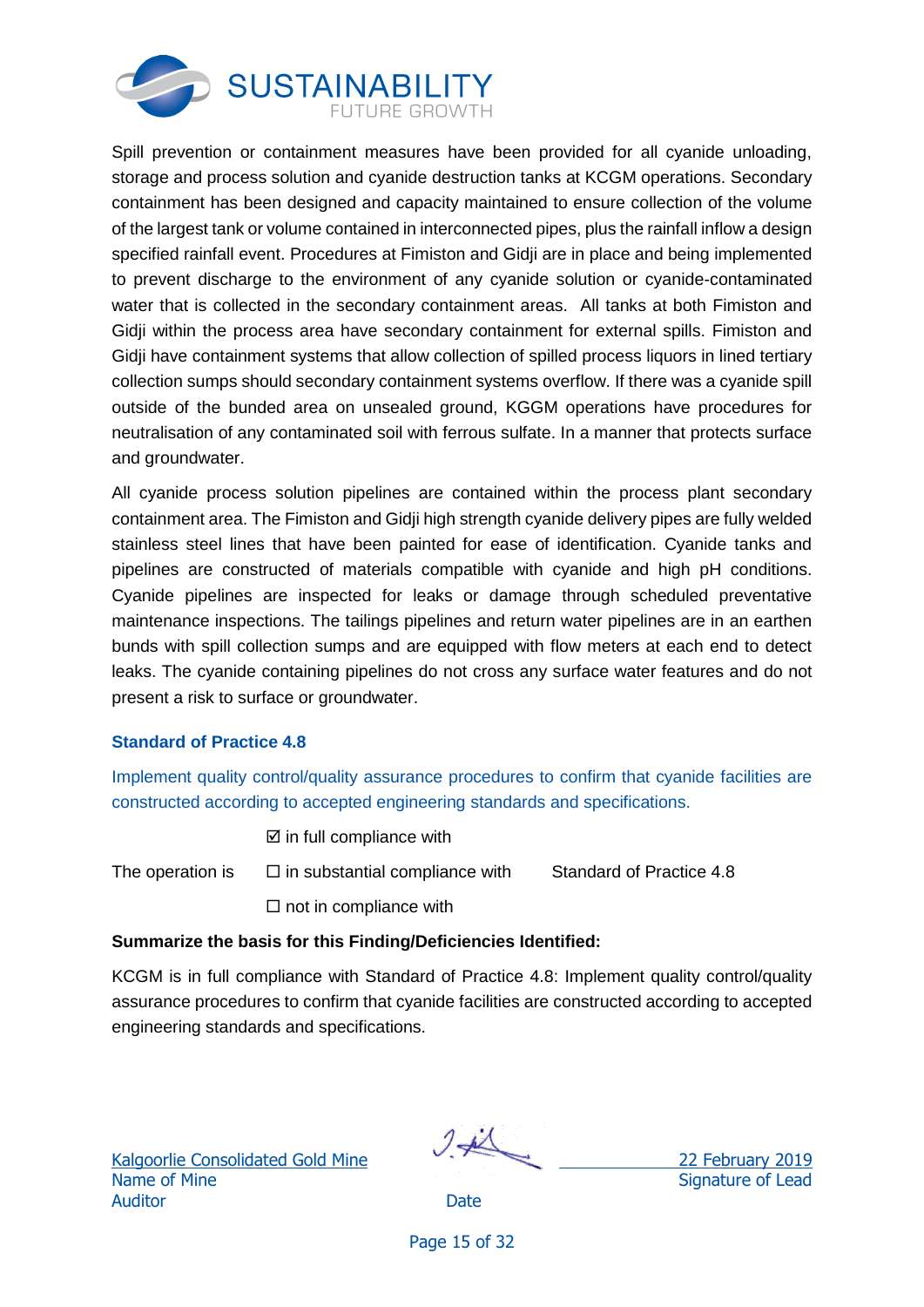

KCGM has retained records that demonstrate quality assurance programs have been implemented for all new cyanide facilities and modifications to existing facilities. The initial Code certification and subsequent recertification documented that QA/QC programs were implemented for cyanide facilities in existence at that time. The QA QC records reviewed have addressed the suitability of materials, the adequacy of soil compaction for earthworks and the installation of HDPE membrane liners. QA/QC records have been retained for the cyanide facilities at both Gidji and Fimiston by the relevant engineering departments. The initial Code certification audit documentation for KCGM includes records of appropriately qualified personnel review of cyanide facility construction and provided documentation that the facility has been built as proposed and approved. The hand-over of new engineering projects at KCGM includes appropriately qualified engineering verification of new facilities being compliance with design.

## <span id="page-18-0"></span>**Standard of Practice 4.9**

Implement monitoring programs to evaluate the effects of cyanide use on wildlife, surface and ground water quality.

 $\boxtimes$  in full compliance with

The operation is  $\square$  in substantial compliance with Standard of Practice 4.9

 $\square$  not in compliance with

## **Summarize the basis for this Finding/Deficiencies Identified:**

<span id="page-18-1"></span>Based on the finding of the audit KCGM are in full compliance with Standard of Practice 4.9, implementing monitoring programs to evaluate the effects of cyanide use on wildlife and surface and ground water quality. Written procedures have been developed by appropriately qualified professionals and implemented for monitoring of wildlife and cyanide in waters including process liquors, tailings, groundwater and collected rainwater. The procedures specify how and where samples should be taken, sample preservation techniques, chain of custody procedures, shipping instructions, and cyanide species to be analysed. The written procedures specify the recording of sampling conditions at the time of sampling. KCGM monitors for cyanide in process water discharges via seepage to groundwater down gradient of the site. The operation inspects and records wildlife mortalities related to contact with and ingestion of cyanide solutions. The frequency of monitoring is adequate to identify changes in a timely manner.

Kalgoorlie Consolidated Gold Mine 22 February 2019 Name of Mine Signature of Lead Auditor **Date** 

Page 16 of 32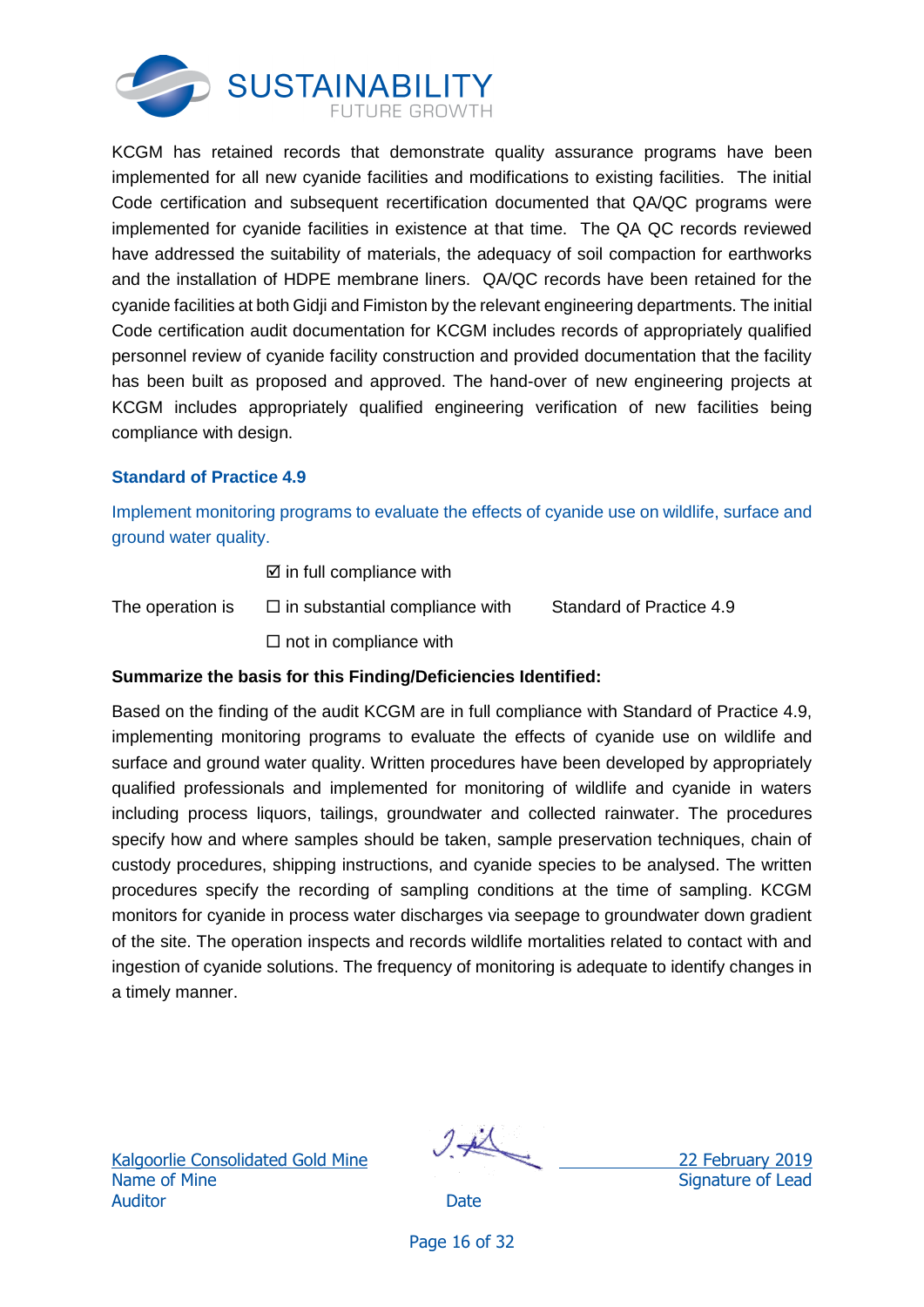

## **PRINCIPLE 5 – DECOMMISSIONING**

**Protect communities and the environment from cyanide through development and implementation of decommissioning plans for cyanide facilities.**

### <span id="page-19-0"></span>**Standard of Practice 5.1**

Plan and implement procedures for effective decommissioning of the cyanide facilities to protect human health, wildlife and livestock.

 $\boxtimes$  in full compliance with

The operation is  $\square$  in substantial compliance with Standard of Practice 5.1  $\Box$  not in compliance with

### **Summarize the basis for this Finding/Deficiencies Identified:**

Based on the finding of the audit KCGM are in FULL COMPLIANCE with Standard of Practice 5.1: Protect communities and the environment from cyanide through development and implementation of decommissioning plans for cyanide facilities. KCGM has developed a cyanide decommissioning plan that details the process to be undertaken at the cessation of operations. The decommissioning plan covers the cyanide processing, storage, unloading and destruct facilities at Fimiston and Gidji and the connecting infrastructure. Tailings storage facility closure planning for Gidji and Fimiston operations is included in the KCGM Mine Closure Plan. The decommissioning and closure plans include schedules for decommissioning activities and the plans are reviewed every three years.

### <span id="page-19-1"></span>**Standard of Practice 5.2**

Establish an assurance mechanism capable of fully funding cyanide related decommissioning activities.

 $\boxtimes$  in full compliance with

The operation is  $\square$  in substantial compliance with Standard of Practice 5.2  $\square$  not in compliance with

**Summarize the basis for this Finding/Deficiencies Identified:**

Kalgoorlie Consolidated Gold Mine 22 February 2019 Name of Mine Signature of Lead Auditor **Date** 

Page 17 of 32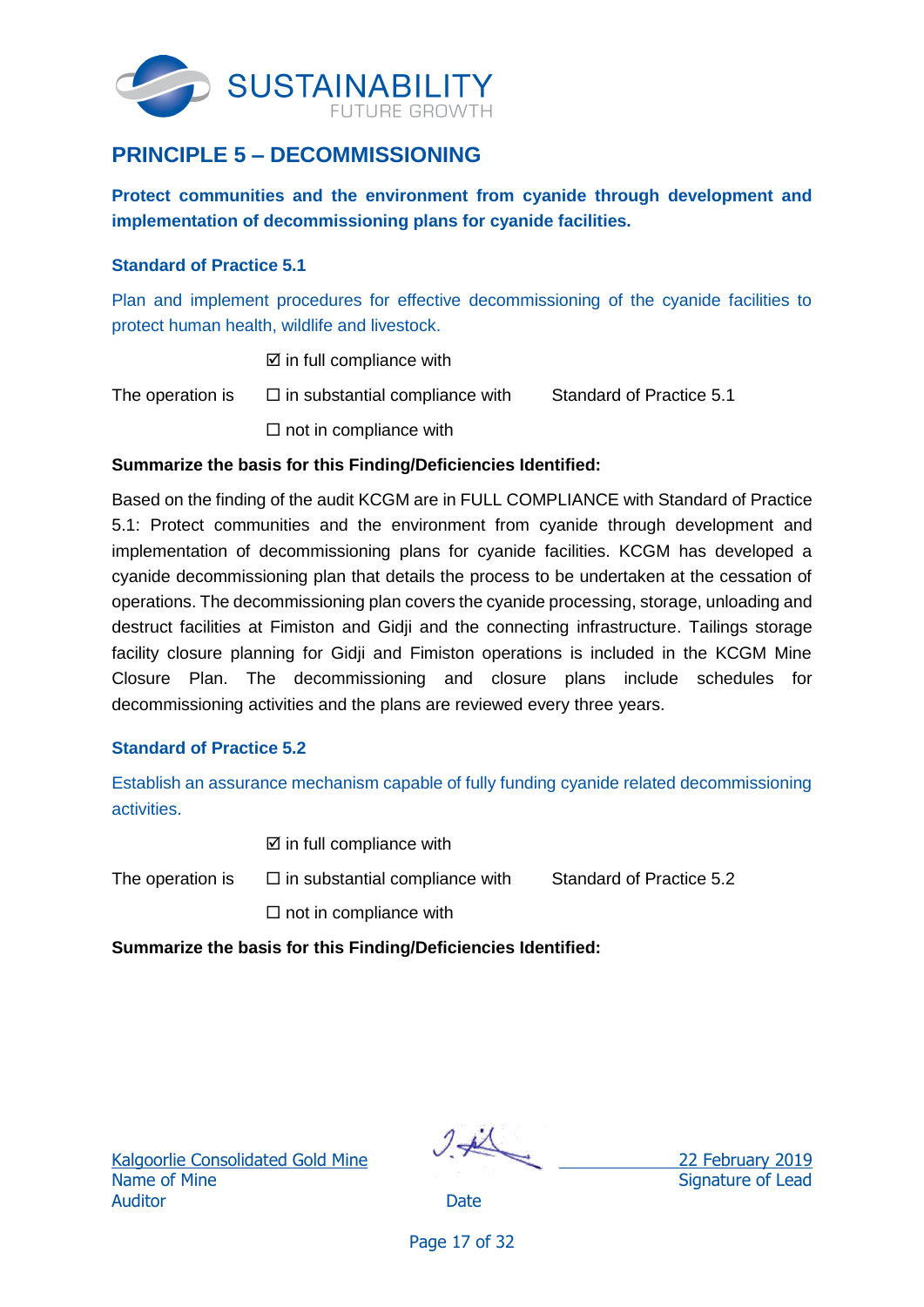

Based on the finding of the audit KCGM are in FULL COMPLIANCE with Standard of Practice 5.2: KCGM's cyanide decommissioning plans and mine closure plans include estimates of the cost to fully fund the decommissioning activities for all cyanide facilities. The operation has reviewed and updated the cost estimate for implementation of the cyanide decommissioning plan in 2017 and the cost estimate for the tailings storage facility closure management in 2018. These are scheduled for revision every three years. KCGM contributes annual payments to the Mine Rehabilitation Fund, the applicable regulatory framework in Western Australia, managed by the Department of Mines, Industry and Resource Safety (DMIRS).

Kalgoorlie Consolidated Gold Mine 22 February 2019 Name of Mine Signature of Lead Auditor **Date** 

Page 18 of 32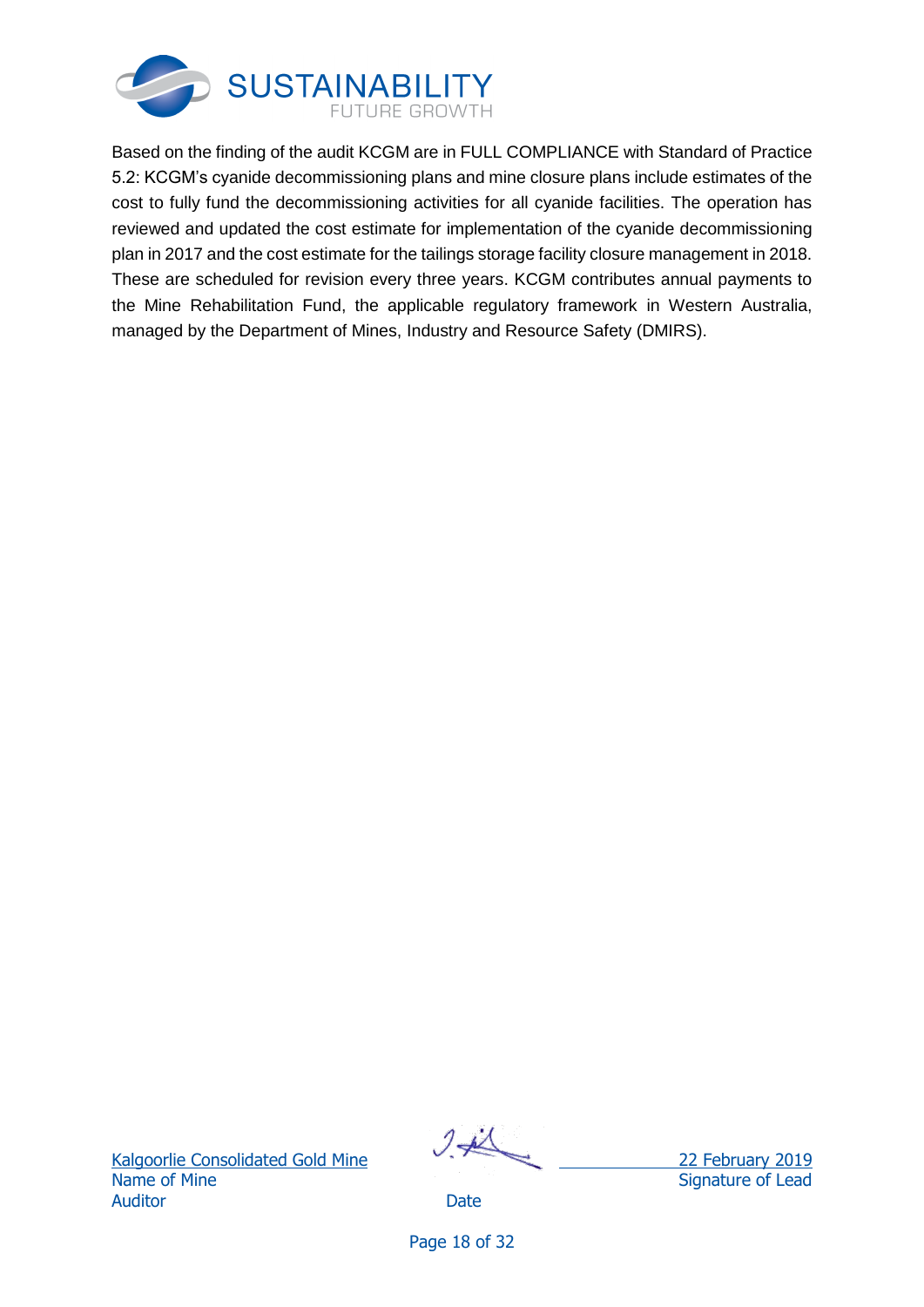

## <span id="page-21-0"></span>**PRINCIPLE 6 – WORKER SAFETY**

**Protect workers' health and safety from exposure to cyanide.**

### <span id="page-21-1"></span>**Standard of Practice 6.1**

Identify potential cyanide exposure scenarios and take measures as necessary to eliminate, reduce and control them.

 $\boxtimes$  in full compliance with

The operation is  $\square$  in substantial compliance with Standard of Practice 6.1

 $\square$  not in compliance with

### **Summarize the basis for this Finding/Deficiencies Identified:**

Based on the finding of the audit KCGM are in FULL COMPLIANCE with Standard of Practice 6.1.

The operation's safety management systems are effective in identifying potential cyanide hazards and has developed effective hazard control measures. The KCGM integrated management system (KIMS) consisting of 15 Management Standards that follow the plan-docheck-act model and provide the basis for managing safety, environment and community aspects for the operation. These standards are complimented by procedures and local work instructions, which provide detailed information on how to perform tasks including unloading, plant operations, entry into confined spaces and equipment decontamination prior to maintenance.

The operation has a three level isolation process based on positive isolation and a detailed confined space entry and permit to work procedure. The dedicated permit hut and Officer provides good control.

Work Instructions support cyanide related tasks. Equipment decontamination is addressed through the isolation procedure generally together with the procedures for flushing cyanide pumps, lines and dosing points.

KCGM procedures address the use of personal protective equipment and KCGM has implemented a pre-work inspection process. Risk tools are used by workers to assess the workplace before each task in addition to the Work Instructions specific for the task.

KCGM has a Change Management Procedure for the purpose of providing a common framework for the systematic and structured management of changes at KCGM.

Kalgo<u>orlie Consolidated Gold Mine</u> 22 February 2019 Name of Mine Signature of Lead Auditor **Date** 

Page 19 of 32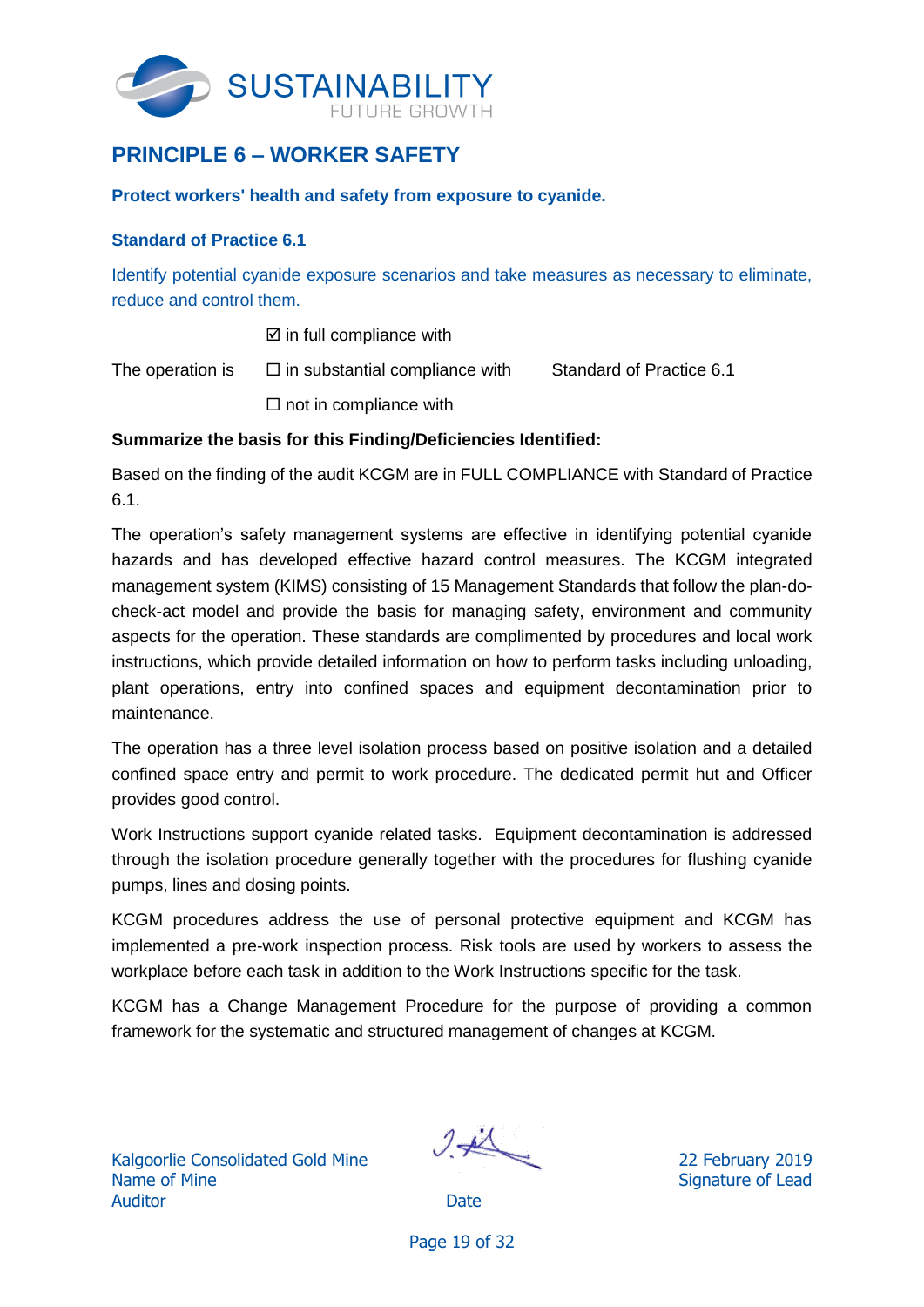

KCGM actively solicits and actively considers worker input in developing and evaluating health and safety procedures. There are formalised monthly safety representative meetings, monthly superintendent safety meetings, department and sub departmental meetings that provides a mechanism for consultation with the work force.

## <span id="page-22-0"></span>**Standard of Practice 6.2**

Operate and monitor cyanide facilities to protect worker health and safety and periodically evaluate the effectiveness of health and safety measures.

 $\boxtimes$  in full compliance with

The operation is  $\square$  in substantial compliance with Standard of Practice 6.2  $\square$  not in compliance with

## **Summarize the basis for this Finding/Deficiencies Identified:**

Based on the finding of the audit KCGM are in FULL COMPLIANCE with Standard of Practice 6.2. Operate and monitor cyanide facilities to protect worker health and safety and periodically evaluate the effectiveness of health and safety measures.

Access is restricted to the processing plant areas, with no one permitted to enter the processing plant area until the necessary inductions have been completed which include cyanide awareness training or they are escorted by a fully inducted person.

KCGM provides designated facilities for eating and drinking, and these activities are restricted to areas away from cyanide. Designated smoking areas are provided away from areas where cyanide is used or stored.

Showers, low-pressure eyewash stations and dry powder fire extinguishers are located at strategic locations throughout the operation and are maintained, inspected and tested on a regular basis.

KCGM conducts an inspection program for the sites where each area is inspected by operational personnel. This inspection includes checking the operation of each emergency shower and eyewash station, and confirming that fire extinguishers are provided and are in a serviceable condition.

In addition to the rotational inspections conducted by the operators, there is a planned maintenance repetitive work order for the showers and a contract for the inspection, maintenance and servicing of fire extinguishers across the operation.

During the site inspection showers, eye wash stations and fire extinguishers were checked and found to be in working order with relevant service tags attached and in date.

Kalgoorlie Consolidated Gold Mine 22 February 2019 Name of Mine Signature of Lead Auditor **Date** 

Page 20 of 32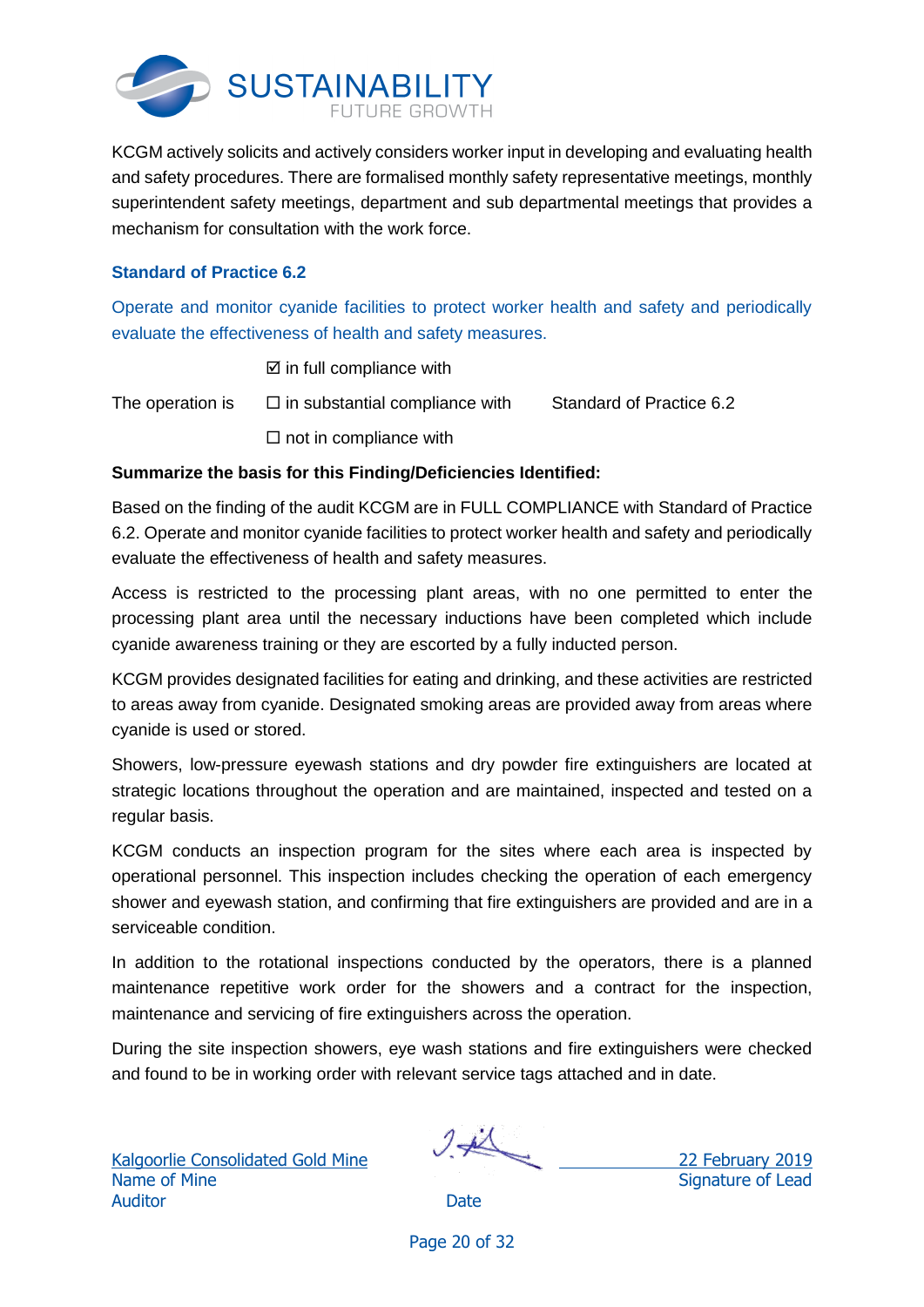

The unloading, storage, mixing and process tanks, and piping containing cyanide is identified to alert workers of their contents, the direction of cyanide flow in pipes is designated.

KCGM implements a pipeline colour coding system and the key is displayed at the entrance to the processing area. The pipework observed during the site inspection had directional indications showing the direction of flow in the pipes.

All tanks possess signage indicating the presence of cyanide including statutory HAZCHEM signage. Tanks have been identified as containing cyanide utilising the colour coding system.

Material Safety Data Sheets (MSDS), first aid procedures or other informational materials on cyanide safety in the language of the workforce are available in areas where cyanide is managed. Additionally cyanide safety information is available at the unloading areas and includes information on first aid procedures.

KCGM has implemented an Accident Incident Reporting System that is used to report and record all injuries, incidents, hazards and near misses.

## <span id="page-23-0"></span>**Standard of Practice 6.3**

Develop and implement emergency response plans and procedures to respond to worker exposure to cyanide.

 $\boxtimes$  in full compliance with

The operation is  $\square$  in substantial compliance with Standard of Practice 6.3

 $\square$  not in compliance with

## **Summarize the basis for this Finding/Deficiencies Identified:**

Based on the finding of the audit KCGM are in FULL COMPLIANCE Standard of Practice 6.3.

KCGM does have water, oxygen, a resuscitator, antidote kits, a radio, telephone and alarm system as a means of communication of emergency notification readily available for use at cyanide unloading, storage and mixing locations and elsewhere throughout its operations

The cyanide unloading procedure requires the observer to have a two-way radio to communicate with the control room as well as pre approval from the control room. There are also PA systems at both the Fimiston and Gidji plant sites allowing the observer or other personnel to raise the alarm.

There is an adequate water supply for cyanide decontamination purposes through the emergency shower system or through fire response infrastructure. The operation does have emergency oxygen equipment positioned strategically within the plant areas near where cyanide is unloaded or mixed. The oxygen equipment is subject to regular inspection and planned periodic maintenance.

Kalgoorlie Consolidated Gold Mine 22 February 2019 Name of Mine Signature of Lead Auditor **Date** 

Page 21 of 32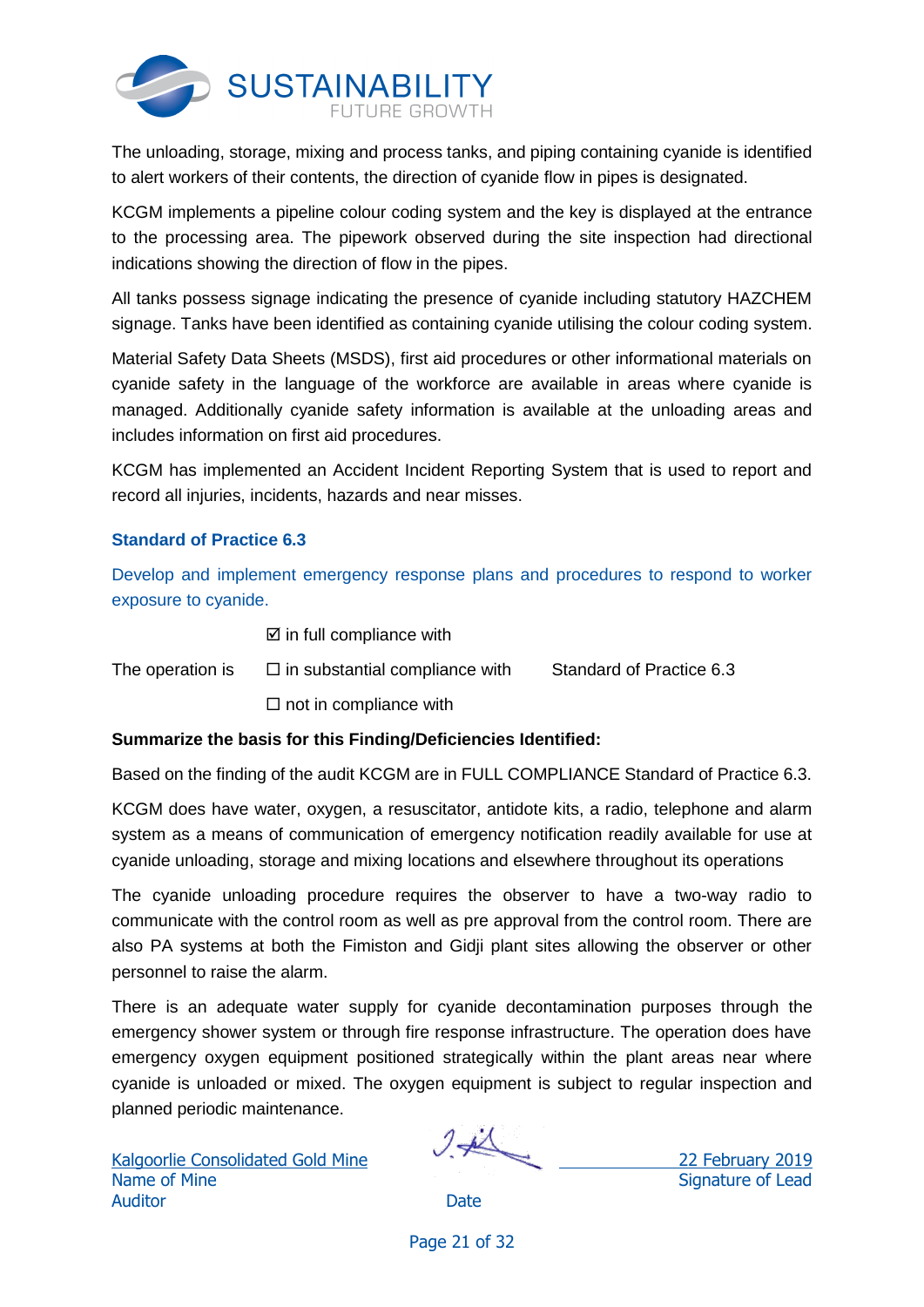

KCGM inspects its first aid kits on a monthly basis with the replenishment of first aid kits facilitated by the full time onsite occupational health nurses. Cyanide antidote kits are stored at the onsite medical facility at Fimiston.

KCGM has developed specific written emergency response plans, procedures and work instructions for cyanide emergencies and exposures. The cyanide emergency procedures form part of the KCGM emergency management plan and address cyanide emergencies, exposures and environmental releases including detoxification procedures and decontamination.

KCGM does have on-site capability to provide first aid to workers exposed to cyanide. The emergency response team are the primary responders in the event of an emergency and have either occupational first aid or senior first aid training.

The Fimiston site has a fully equipped ambulance with an oxygen supply and a medical treatment room located at the gatehouse. The Gidji site has a small unmanned medical treatment room located adjacent to the administration area that is not manned. The emergency response team would mobilise from Fimiston to Gidji in the event of an emergency.

KCGM conducts emergency drills periodically to test response procedures for various cyanide exposure scenarios.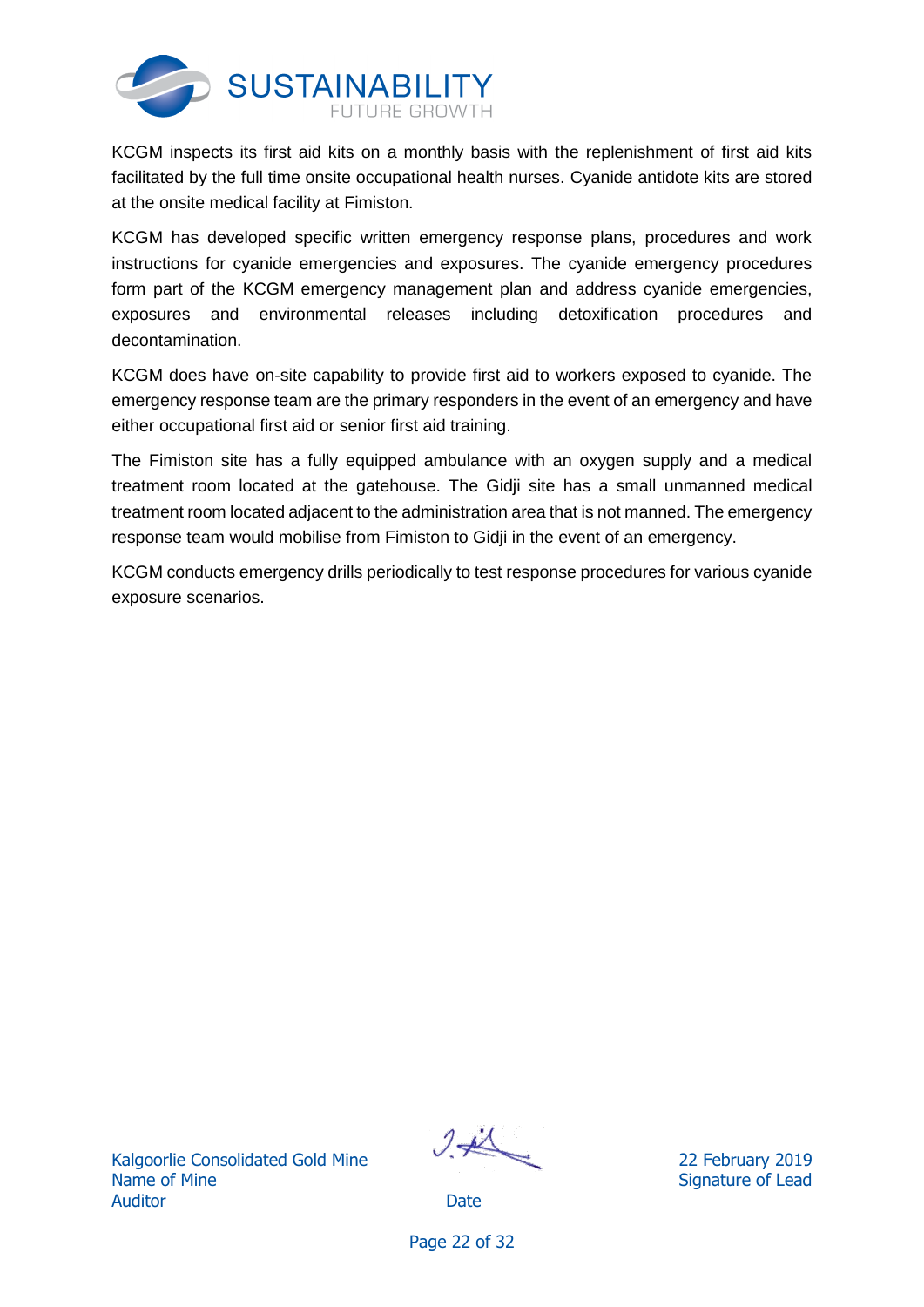

## <span id="page-25-0"></span>**PRINCIPLE 7 – EMERGENCY RESPONSE**

**Protect communities and the environment through the development of emergency response strategies and capabilities.**

### <span id="page-25-1"></span>**Standard of Practice 7.1**

Prepare detailed emergency response plans for potential cyanide releases.

 $\boxtimes$  in full compliance with

The operation is  $\square$  in substantial compliance with Standard of Practice 7.1

 $\square$  not in compliance with

## **Summarize the basis for this Finding/Deficiencies Identified:**

Based on the finding of the audit KCGM are in FULL COMPLIANCE Standard of Practice 7.1. Prepare detailed emergency response plans for potential cyanide releases.

KCGM has developed an Emergency Response Procedure to address potential accidental releases of cyanide. The cyanide emergency response plan has been developed to address potential accidental cyanide releases and to respond to cyanide exposures; this plan sits within the emergency management framework. The plan includes a cyanide decontamination procedure, a detoxification procedure and an environmental spill procedure.

The potential for failure of tailings impoundments are addressed in the operating manuals for the Tailing Storage Facilities (TSF) and generally under the emergency response plan. The TSF manuals contain sections on emergency management in the event of TSF failures. KCGM's cyanide supply contracts with AGR specifies the responsibilities and response actions for transport related cyanide emergencies. KCGM has developed and implemented a cyanide transport incident response work instruction for scenarios that may occur once trucks are onsite. The operation continues to have a Memorandum of Understanding between KCGM and the Department of Fire and emergency Services that outlines the roles and responsibilities for each organisation in the event of an emergency.

KCGM plans and procedures describe specific response actions (as appropriate for the anticipated emergencies), such as clearing site personnel from the exposure area, cyanide antidote use and first aid measures. The emergency response training materials provide for the establishment of exclusion zones based on the nature of the incident.

The Gidji Emergency Procedures and Fimiston Mill Emergency Procedures describe the actions taken and the responsibilities in the initial response and assessment of an incident and include specific instructions for cyanide related incidents. Evacuation protocols have been developed on the basis of modelled credible scenarios.

Kalgoorlie Consolidated Gold Mine 22 February 2019 Name of Mine Signature of Lead Auditor **Date** 

Page 23 of 32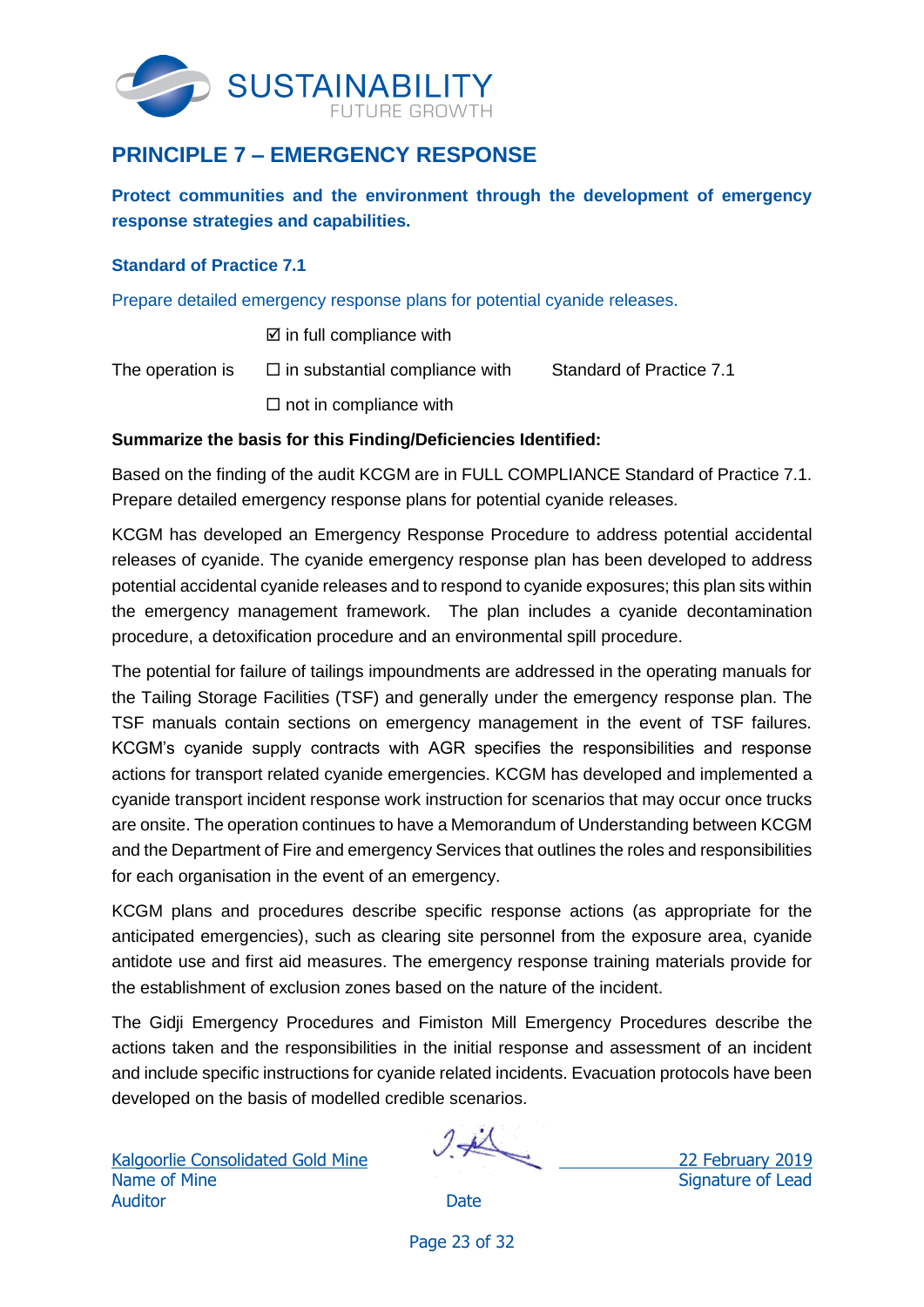

The Cyanide Exposure Procedure details the actions to be taken when a person is suspected of cyanide poisoning. This procedure includes instructions for the use of antidote kits and first aid equipment.

## <span id="page-26-0"></span>**Standard of Practice 7.2**

Involve site personnel and stakeholders in the planning process.

 $\boxtimes$  in full compliance with

The operation is  $\square$  in substantial compliance with Standard of Practice 7.2

 $\square$  not in compliance with

### **Summarize the basis for this Finding/Deficiencies Identified:**

Based on the finding of the audit KCGM are in FULL COMPLIANCE Standard of Practice 7.2. Involve site personnel and stakeholders in the planning process.

KCGM has involved its workforce and the external emergency responders in the cyanide emergency response planning process. KCGM implements a formal process for reviewing documents and communicating changes with crew members. KCGM involve local response agencies such as outside responders and medical facilities in the cyanide emergency planning and response process. The operation maintains formal agreements with key external emergency responders and hold regular meeting with these organisations.

The Community Reference Group (CRG) provides a mechanism for KCGM to communicate and seek input to emergency response plans. KGCM through the local emergency management committee has made potentially affected communities aware of the nature of their risks associated with accidental cyanide releases, and consulted with them through community representatives regarding appropriate communications and response.

KCGM has engaged in consultation or communication with stakeholders to keep the Emergency Response Plan current.

KCGM also conducts monthly safety meetings where the workforce can engage in safety issues including emergency response. The Safety Representatives and the Safety representative meetings are also used for communication and consultation with the workforce.

### <span id="page-26-1"></span>**Standard of Practice 7.3**

Designate appropriate personnel and commit necessary equipment and resources for emergency response.

 $\boxtimes$  in full compliance with

The operation is  $\square$  in substantial compliance with Standard of Practice 7.3

Kalgoorlie Consolidated Gold Mine 22 February 2019 Name of Mine Signature of Lead Auditor **Date** 

Page 24 of 32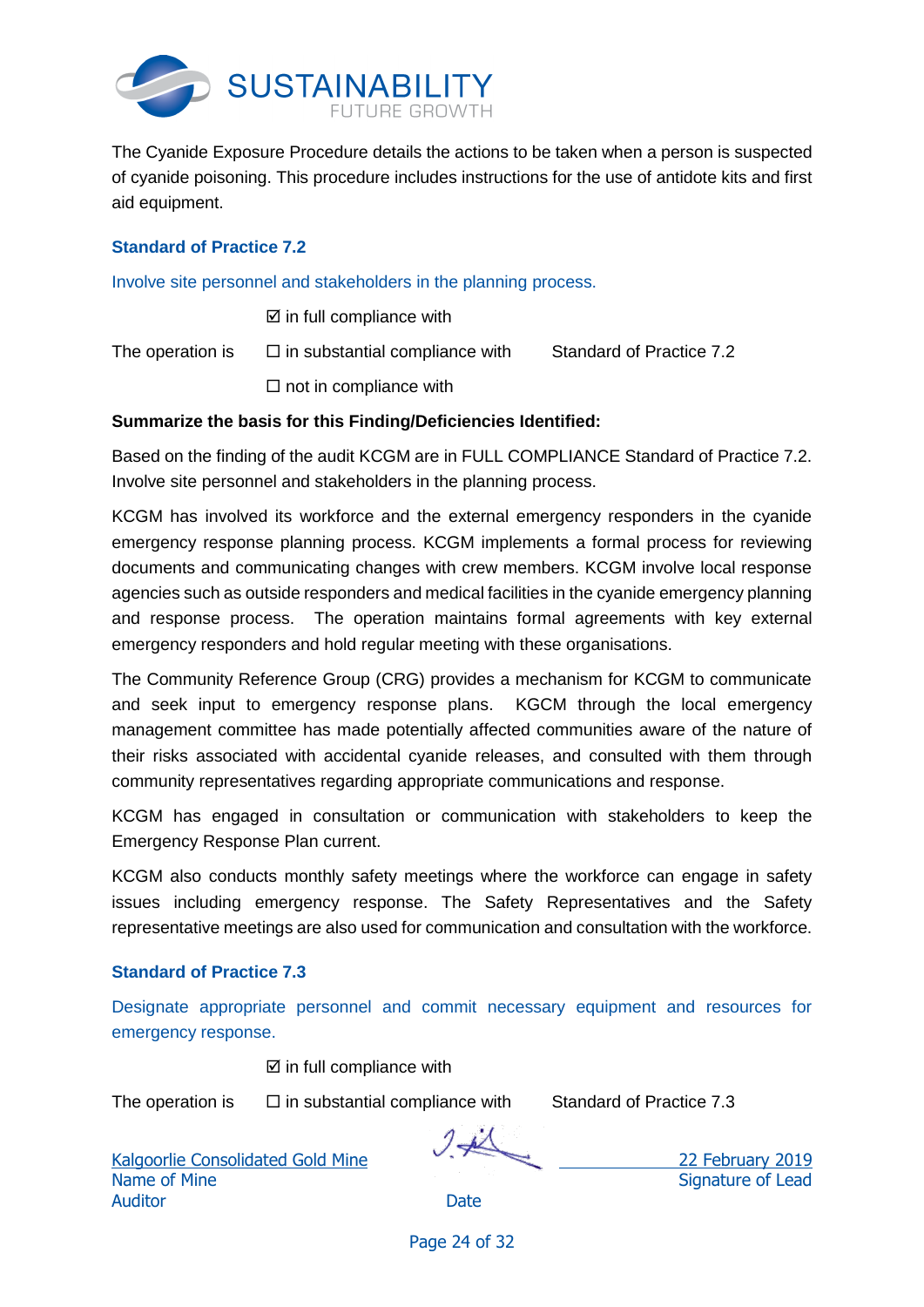

## $\square$  not in compliance with

## **Summarize the basis for this Finding/Deficiencies Identified:**

Based on the finding of the audit KCGM are in FULL COMPLIANCE with Standard of Practice 7.3. Designate appropriate personnel and commit necessary equipment and resources for emergency response.

Elements of the KCGM cyanide emergency response plan and procedures:

- Designate primary and alternate emergency response coordinators whom have explicit authority to commit the resources necessary to implement the Plan;
- Identify Emergency Response Teams;
- Require appropriate training for emergency responders;
- Include call-out procedures and 24-hour contact information for the coordinators and response team members;
- Specify the duties and responsibilities of the coordinators and team members;
- List emergency response equipment, including personal protection gear, available along transportation routes and/or on-site;
- Include procedures to inspect emergency response equipment to ensure its availability; and,
- Describe the role of outside responders, medical facilities and communities in the emergency response procedures.

KCGM has confirmed that outside entities included in the emergency response plan are aware of their involvement and are included as necessary in mock drills or implementation exercises. The operation through attendance at local emergency committee meetings and through direct correspondence has confirmed that agencies listed in the plan are aware of their involvement.

## <span id="page-27-0"></span>**Standard of Practice 7.4**

Develop procedures for internal and external emergency notification and reporting.

 $\boxtimes$  in full compliance with

The operation is  $\square$  in substantial compliance with Standard of Practice 7.4

 $\Box$  not in compliance with

## **Summarize the basis for this Finding/Deficiencies Identified:**

Based on the finding of the audit KCGM are in FULL COMPLIANCE Standard of Practice 7.4. Develop procedures for internal and external emergency notification and reporting.

Name of Mine Signature of Lead Auditor **Date** 

Kalgoorlie Consolidated Gold Mine 22 February 2019

Page 25 of 32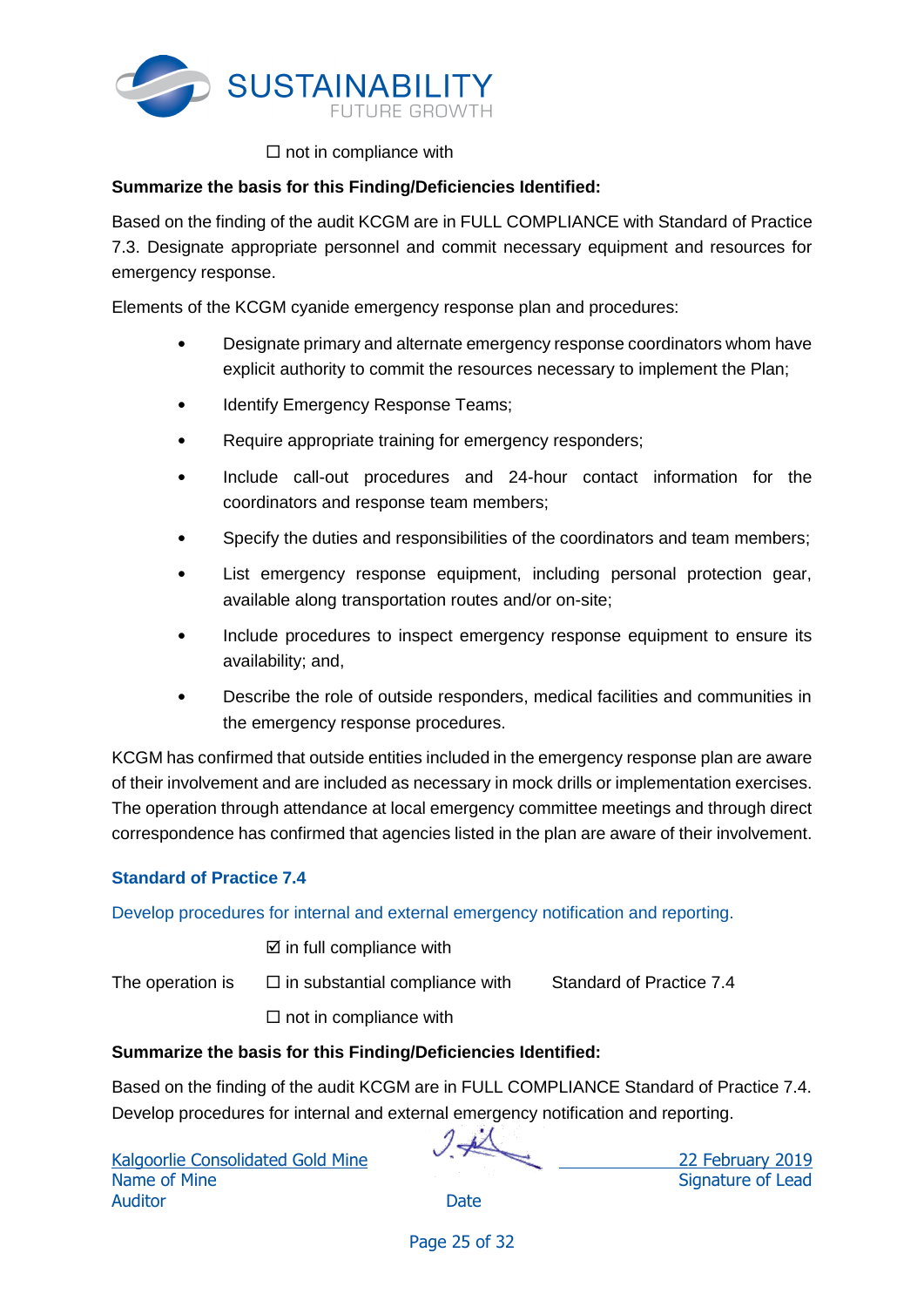

The KCGM emergency response framework includes procedures and contact information for notifying management, regulatory agencies, outside response providers and medical facilities of a cyanide emergency.

The KCGM emergency response framework includes procedures and contact information for notifying those communities potentially affected by a cyanide-related incident and any necessary response measures, and for communication with the media.

## <span id="page-28-0"></span>**Standard of Practice 7.5**

Incorporate into response plans and remediation measures monitoring elements that account for the additional hazards of using cyanide treatment chemicals.

 $\boxtimes$  in full compliance with

The operation is  $\square$  in substantial compliance with Standard of Practice 7.5  $\square$  not in compliance with

## **Summarize the basis for this Finding/Deficiencies Identified:**

Based on the finding of the audit KCGM are in FULL COMPLIANCE Standard of Practice 7.5. Incorporate into response plans and remediation measures monitoring elements that account for the additional hazards of using cyanide treatment chemicals.

The KCGM CERP describes specific remediation measures as appropriate for the likely cyanide release scenarios, and includes: Recovery or neutralisation of solutions or solids; decontamination of soils or other contaminated media, and; management and/or disposal of spill clean-up debris.

The provision of an alternate drinking water supply is not applicable to this KCGM operation.

When no environmental risks are identified, ferrous sulfate is used for cyanide detoxification and clean-up. The Environmental Coordinator is involved in determining containment and clean up actions.

The KCGM CERP does prohibit the use of chemicals such as sodium hypochlorite, ferrous sulfate and hydrogen peroxide to treat cyanide that has been released into or near surface water.

The KCGM CERP does address the potential need for environmental monitoring to identify the extent and effects of a cyanide release, and includes sampling methods, parameters and, where practical, possible sampling locations. There are no flowing waterways in proximity to the KCGM sites and the plan covers field testing of soils and testing of cyanide in the atmosphere.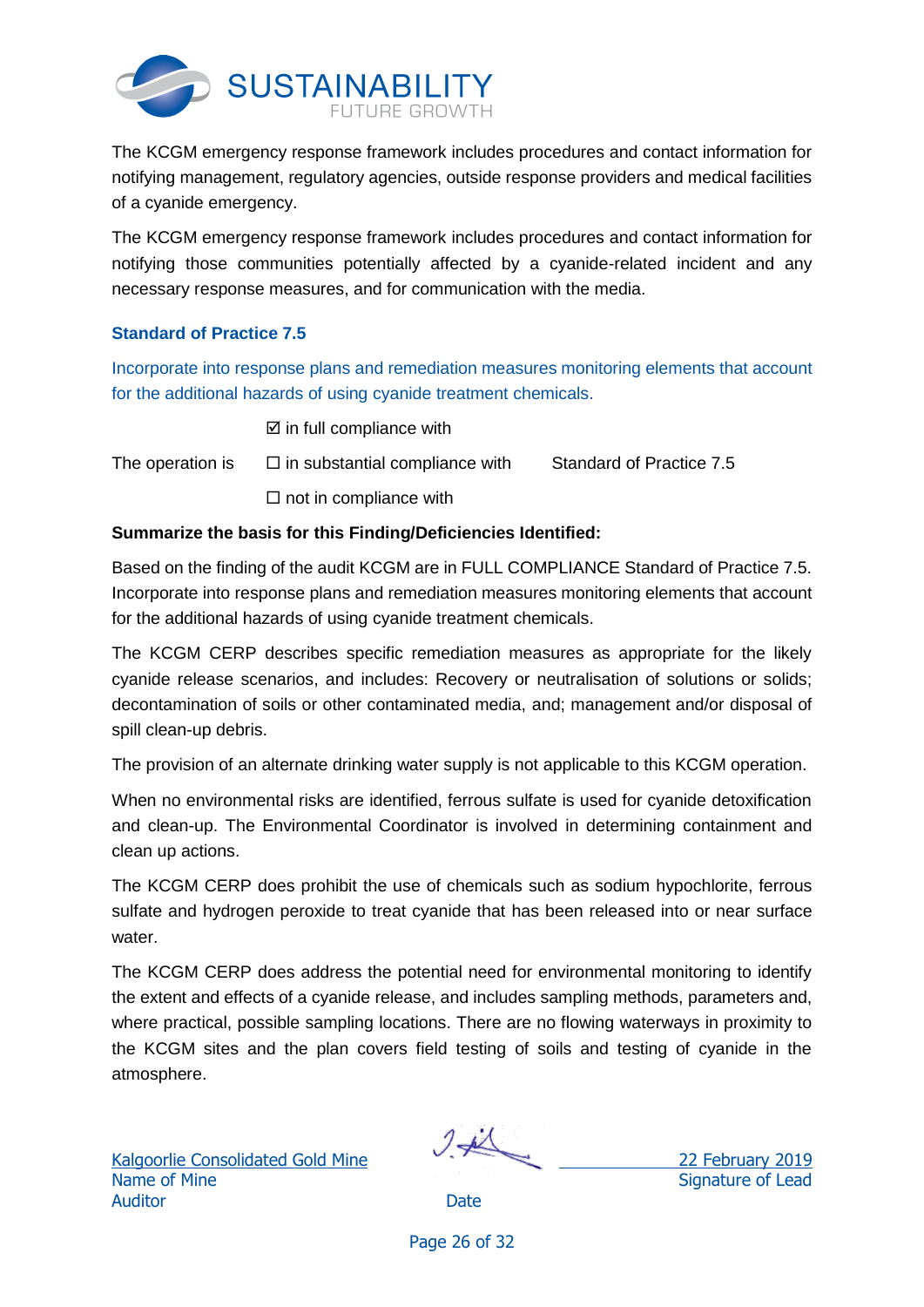

## <span id="page-29-0"></span>**Standard of Practice 7.6**

Periodically evaluate response procedures and capabilities and revise them as needed.

- $\boxtimes$  in full compliance with
- The operation is  $\square$  in substantial compliance with Standard of Practice 7.6  $\square$  not in compliance with

### **Summarize the basis for this Finding/Deficiencies Identified:**

Based on the finding of the audit KCGM are in FULL COMPLIANCE with Standard of Practice 7.6. Periodically evaluate response procedures and capabilities and revise them as needed.

The emergency management plan specifies that emergency mock exercises will be undertaken on a regular basis and will include cyanide related emergency scenarios. The operation has scheduled and implemented the cyanide mock emergency drills. Records of mock emergency drills are maintained and improvement actions arising from the drills are tracked through to completion.

$$
\mathcal{I}\neq
$$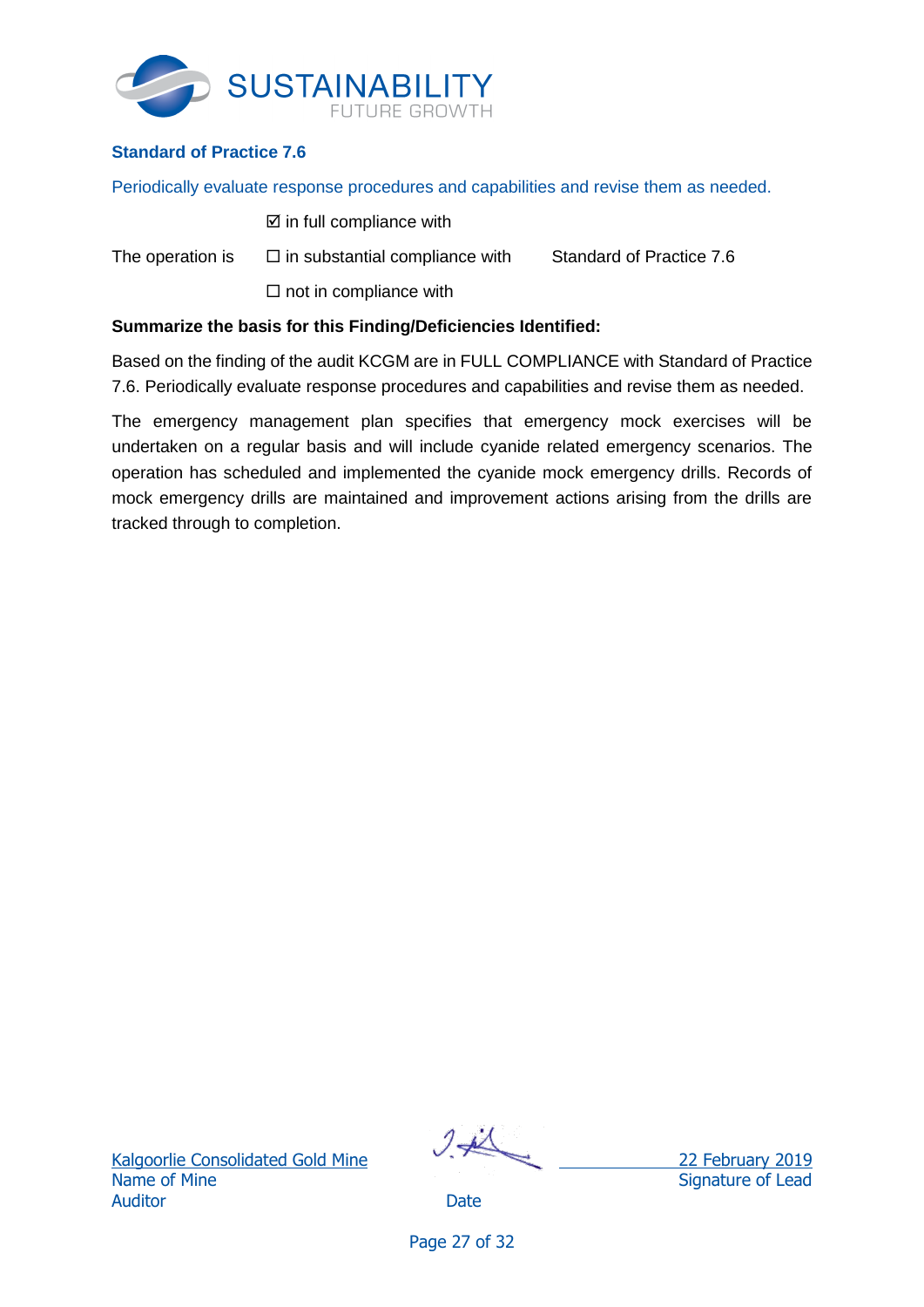

## <span id="page-30-0"></span>**PRINCIPLE 8 – TRAINING**

**Train workers and emergency response personnel to manage cyanide in a safe and environmentally protective manner.**

### <span id="page-30-1"></span>**Standard of Practice 8.1**

Train workers to understand the hazards associated with cyanide use.

 $\boxtimes$  in full compliance with

The operation is  $\square$  in substantial compliance with Standard of Practice 8.1

 $\square$  not in compliance with

## **Summarize the basis for this Finding/Deficiencies Identified:**

Based on the finding of the audit KCGM are in FULL COMPLIANCE Standard of Practice 8.1. Train workers and emergency response personnel to manage cyanide in a safe and environmentally protective manner.

KCGM implements the training of all personnel who may encounter cyanide in cyanide hazard recognition. Cyanide hazard training is included as part of the Mill Induction Training Program which must be completed by all persons prior to being able to access areas that may contain cyanide. All visitors must be escorted at all times by an inducted person and are not permitted to undertake work. The online induction incudes a section on cyanide awareness along with an assessment. The KCGM training package includes a knowledge assessment by the participant that is marked and signed off by the trainer. In addition to the mill induction for processing, operators complete a 2 day new starter training package that provides additional detail in cyanide use in processing. Cyanide hazard recognition refresher training is periodically conducted. The training is part of the Mill Induction that is completed every two years. The Mill Induction is linked to the access control system that will prevent access to the Mill area if the training has not been completed.

KCGM training records are retained in an electronic database and on hard copy files for each employee and contractor. A review of training records for workers at both KCGM facilities confirmed that records are retained.

## <span id="page-30-2"></span>**Standard of Practice 8.2**

Train appropriate personnel to operate the facility according to systems and procedures that protect human health, the community and the environment.

 $\boxtimes$  in full compliance with

The operation is  $\square$  in substantial compliance with Standard of Practice 8.2

 $\square$  not in compliance with

Kalgoorlie Consolidated Gold Mine 22 February 2019 Name of Mine Signature of Lead Auditor **Date** 

Page 28 of 32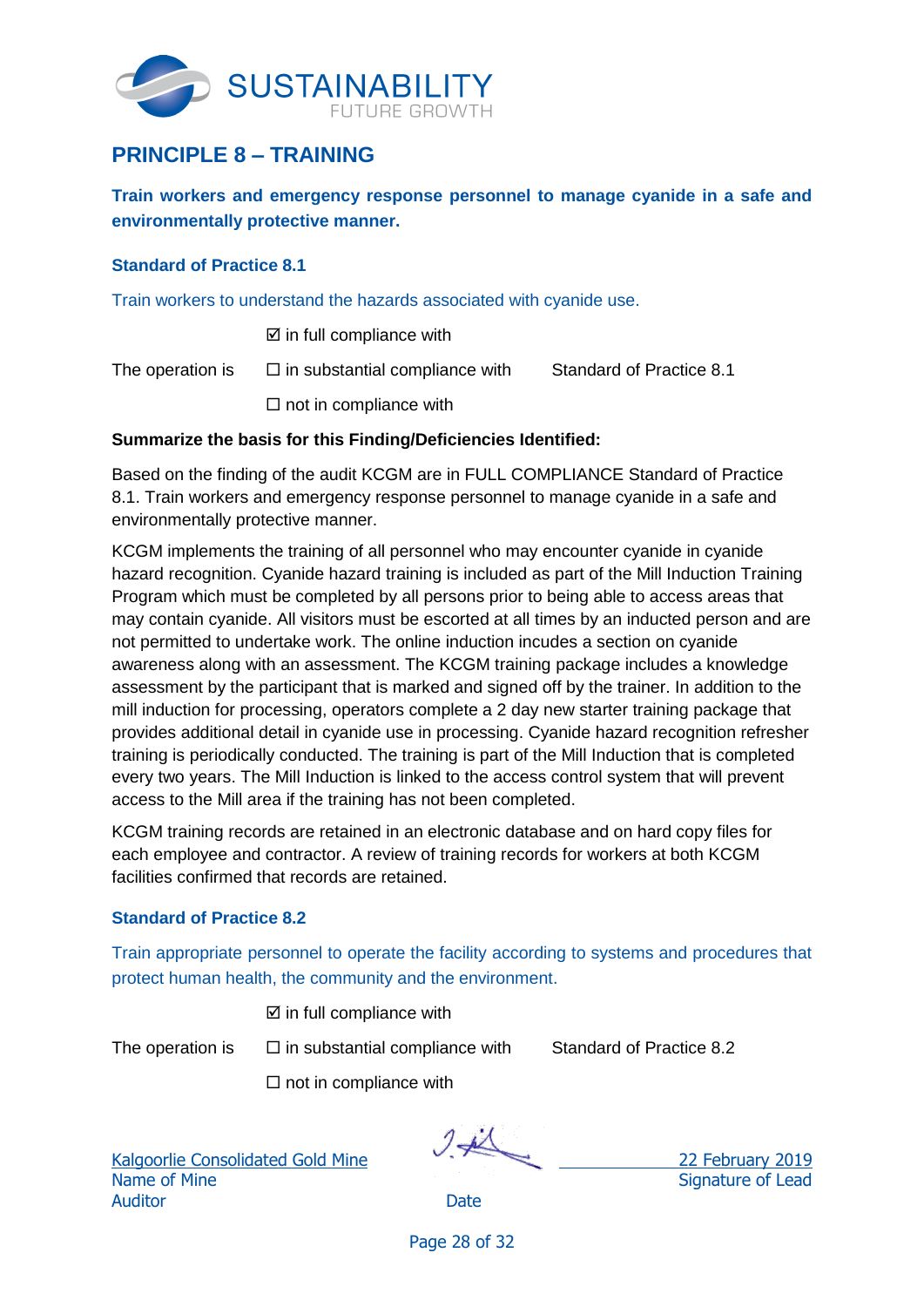

### **Summarize the basis for this Finding/Deficiencies Identified:**

Based on the finding of the audit KCGM are in FULL COMPLIANCE Standard of Practice 8.2. Train appropriate personnel to operate the facility according to systems and procedures that protect human health, the community and the environment.

KCGM trains workers to perform their normal production tasks, including unloading, mixing, production and maintenance, with minimum risk to worker health and safety and in a manner that prevents unplanned cyanide releases.

KCGM employees are trained prior to working with cyanide. Cyanide awareness training is included in the induction process for persons working in the processing areas, relevant contractors and maintenance personnel must also complete the induction and cyanide awareness training before working in the area. Personnel who may encounter cyanide complete the cyanide awareness and refresher training every two years.

The KCGM operation also has a formalised competency based training framework for processing personnel that includes training on tasks involving cyanide. The operation's inhouse trainers are experienced in the operation of the facility and hold Training and Assessing Qualifications.

The training elements necessary for each KCGM job involving cyanide management are identified in training materials. Formal competency training which includes cyanide tasks is run by the Process Trainer Coordinator and Process Trainers at Fimiston and Gidji out in the plant. All personnel are trained and assessed in procedures relating to cyanide tasks prior to allowing them to work independently.

The KCGM operation evaluates the effectiveness of cyanide training by testing, observation or other means. KCGM individuals complete a written assessment at the conclusion of the cyanide awareness training.

KCGM records are retained throughout an individual's employment documenting the training they receive. The records include the names of the employee and the trainer, the date of training, the topics covered, and if the employee demonstrated an understanding of the training materials.

### <span id="page-31-0"></span>**Standard of Practice 8.3**

Train appropriate workers and personnel to respond to worker exposures and environmental releases of cyanide.

 $\boxtimes$  in full compliance with

The operation is  $\square$  in substantial compliance with Standard of Practice 8.3

 $\square$  not in compliance with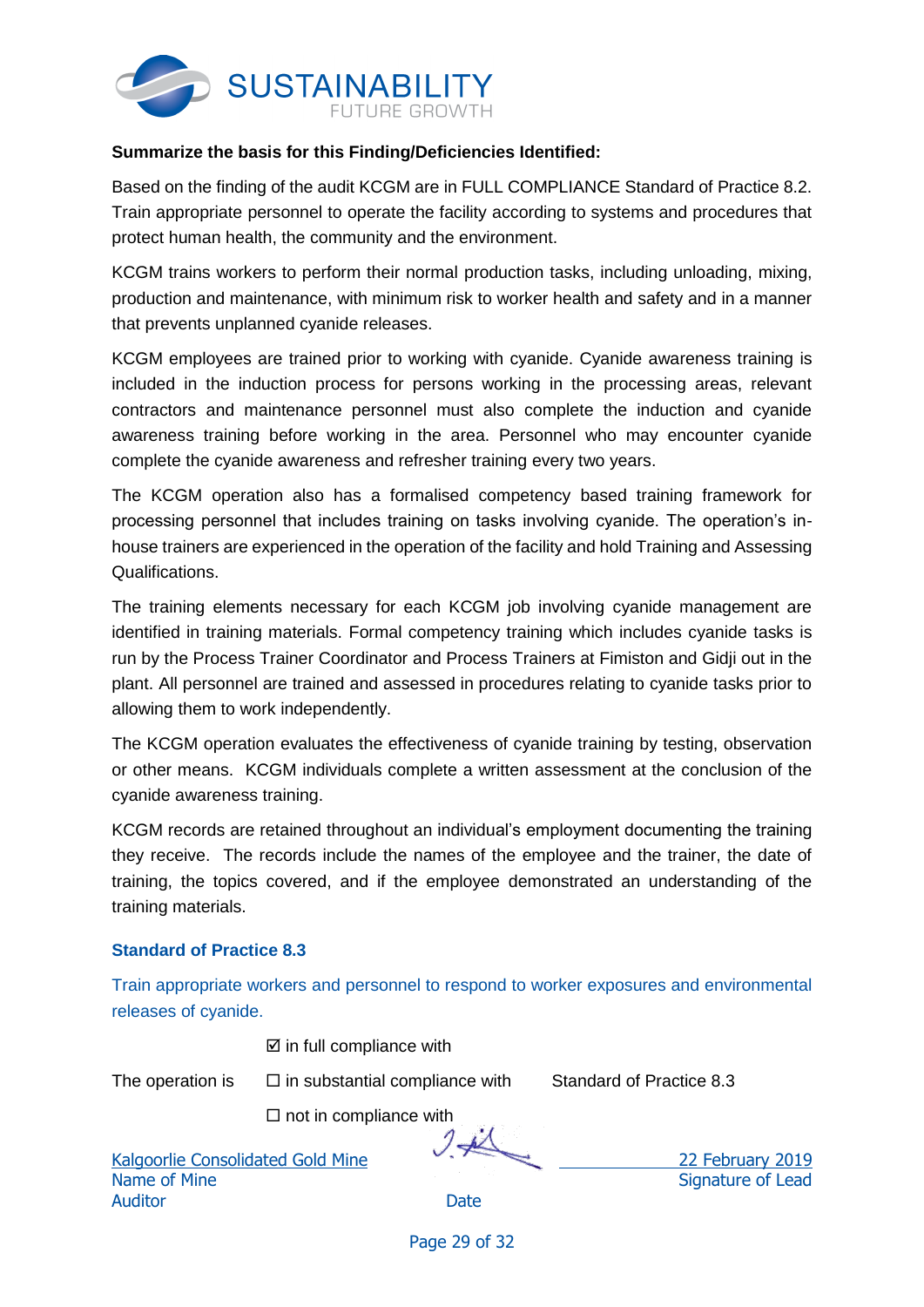

### **Summarize the basis for this Finding/Deficiencies Identified:**

Based on the finding of the audit KCGM are in FULL COMPLIANCE Standard of Practice 8.3. Train appropriate workers and personnel to respond to worker exposures and environmental releases of cyanide.

All KCGM cyanide unloading, mixing, production and maintenance personnel are trained in the procedures to be followed if cyanide is released. Response to incidents and emergency situations is covered in the induction process that all employees must complete. Cyanide specific aspects are covered in the cyanide awareness training material and via task specific procedures.

KCGM site cyanide response personnel, including unloading, mixing, production and maintenance workers, are trained in decontamination and first aid procedures. They take part in routine drills to test and improve their response skills.

KCGM Emergency Response Coordinators and members of the ERT are trained in the procedures included in the Emergency Response Plan regarding cyanide, including the use of necessary response equipment.

The KCGM operation periodically communicates with off-site Emergency Responders, such as community members, local responders and medical providers, to ensure familiarity with those elements of the Emergency Response Plan related to cyanide.

Simulated cyanide emergency drills are periodically conducted for KCGM training purposes. The operation has conducted full scale emergency drills during the audit period that have addressed both worker exposure and potential environmental release. The debrief reports and records for the emergency drills contain recommendations in relation to improving training and instruction, and demonstrate that training needs are considered in the evaluation of the exercise.

KCGM attendance records for cyanide awareness training are maintained in hard copy by the processing training coordinator. The Emergency Response Coordinator maintains training records for the emergency response team members. A review of training records confirmed they detail the course delivered, the presenter, the date and the names of those attending.

Name of Mine Signature of Lead Auditor **Date** 

Kalgoorlie Consolidated Gold Mine 22 February 2019

Page 30 of 32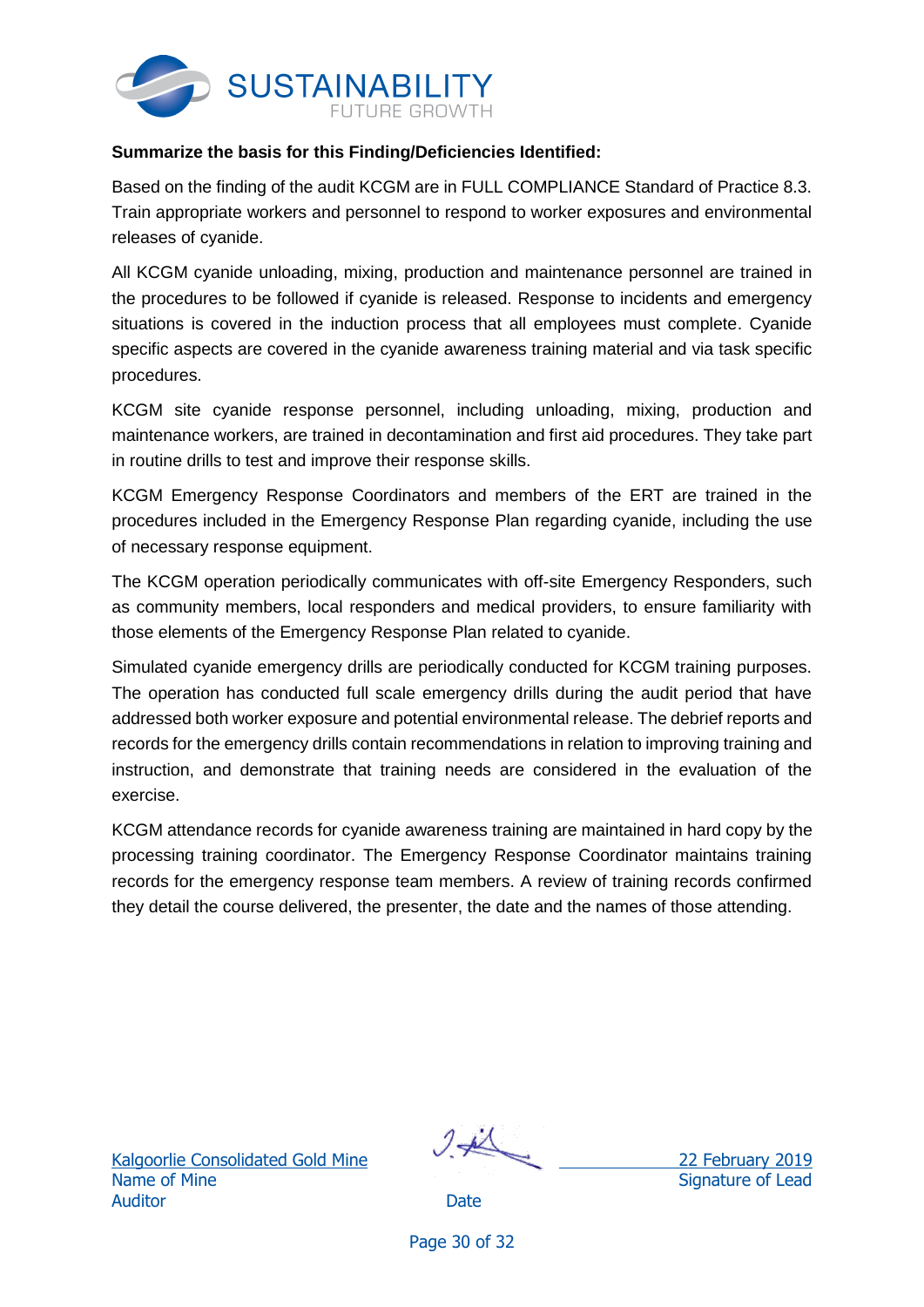

## <span id="page-33-0"></span>**PRINCIPLE 9 – DIALOGUE**

### **Engage in public consultation and disclosure.**

### <span id="page-33-1"></span>**Standard of Practice 9.1**

Provide stakeholders the opportunity to communicate issues of concern.

 $\boxtimes$  in full compliance with

The operation is  $\Box$  in substantial compliance with Standard of Practice 9.1

 $\Box$  not in compliance with

### **Summarize the basis for this Finding/Deficiencies Identified:**

KCGM are fully compliant with Standard of Practice 9.1: Provide stakeholders the opportunity to communicate issues of concern. The KCGM Sustainability and External Relations (SER) Department provides a number of services and contact points, which can be used by stakeholders to communicate issues of concern and inquiries in relation to the use and management of cyanide. The KCGM Public Interaction Line (PIL) includes a 24-hour 7-day a week manned telephone line, which ensures a timely response enquiries. Interactions are captured within a stakeholder database. The KCGM Community Reference Group (CRG) meets once a month with KCGM representatives to discuss operational issues and to provide feedback from the public.

## <span id="page-33-2"></span>**Standard of Practice 9.2**

Initiate dialogue describing cyanide management procedures and responsively address identified concerns.

 $\boxtimes$  in full compliance with

The operation is  $\square$  in substantial compliance with Standard of Practice 9.2

 $\square$  not in compliance with

### **Summarize the basis for this Finding/Deficiencies Identified:**

KCGM are fully compliant with Standard of Practice 9.2. Initiate dialogue describing cyanide management procedures and responsively address identified concerns. KCGM publishes a range of materials about its operations, including Information Sheets, newsletters, reports and various informative signage accessible to the public. This information includes descriptions of cyanide management at KCGM operations. The operations seeks dialogue on cyanide related issues by inviting comments and enquiries in person through its Public Information Line or via the KCGM website. Records of all external engagements and dialogue are maintained.